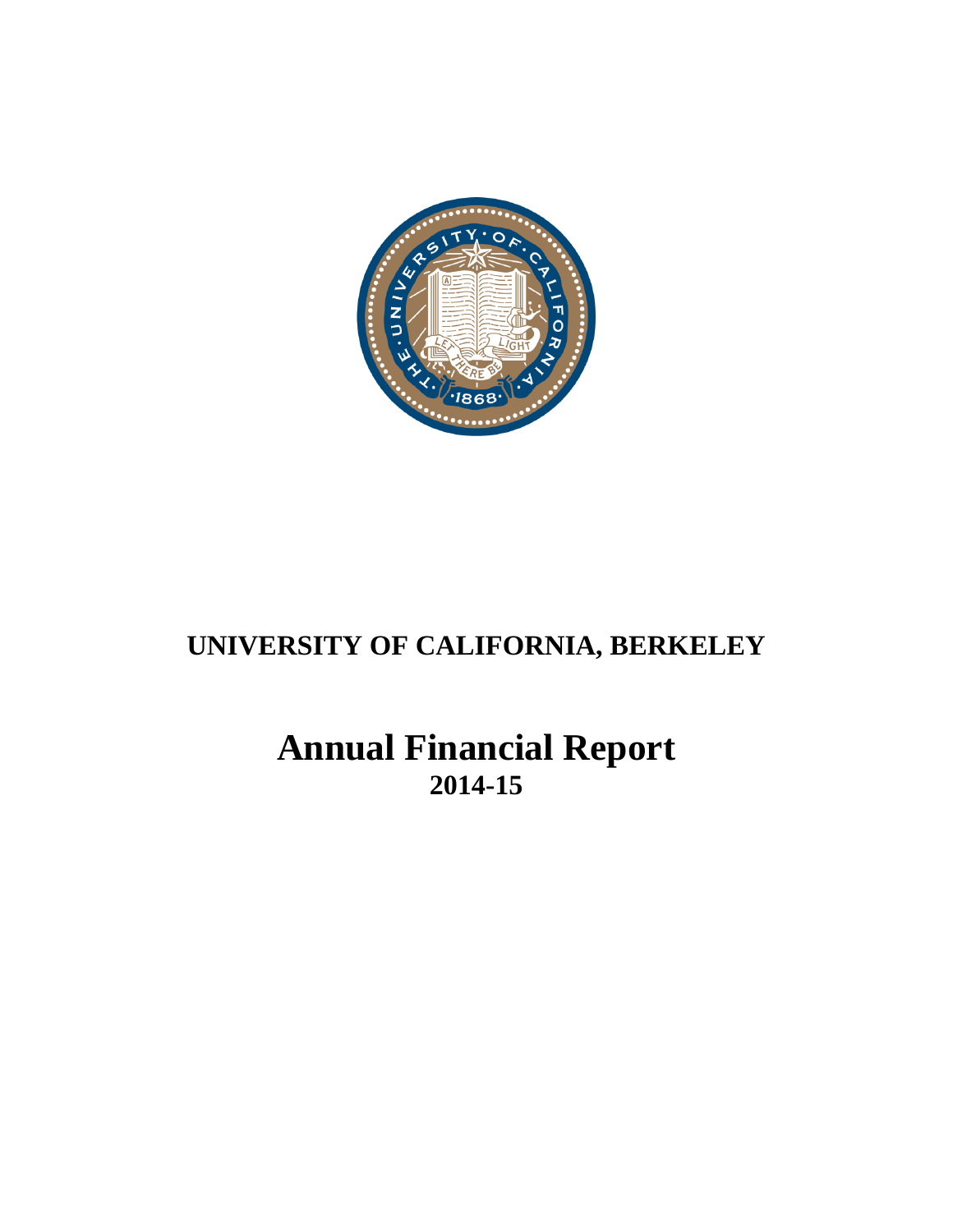# **TABLE OF CONTENTS**

| Statements of Net Position at June 30, 2015 and 2014                | 1 |
|---------------------------------------------------------------------|---|
| <b>Statements of Revenues, Expenses and Changes in Net Position</b> |   |
| for the Years Ended June 30, 2015 and 2014                          | 2 |
| Statements of Cash Flows for the Years Ended June 30, 2015 and 2014 | 3 |
| <b>Notes to Financial Statements</b>                                | 5 |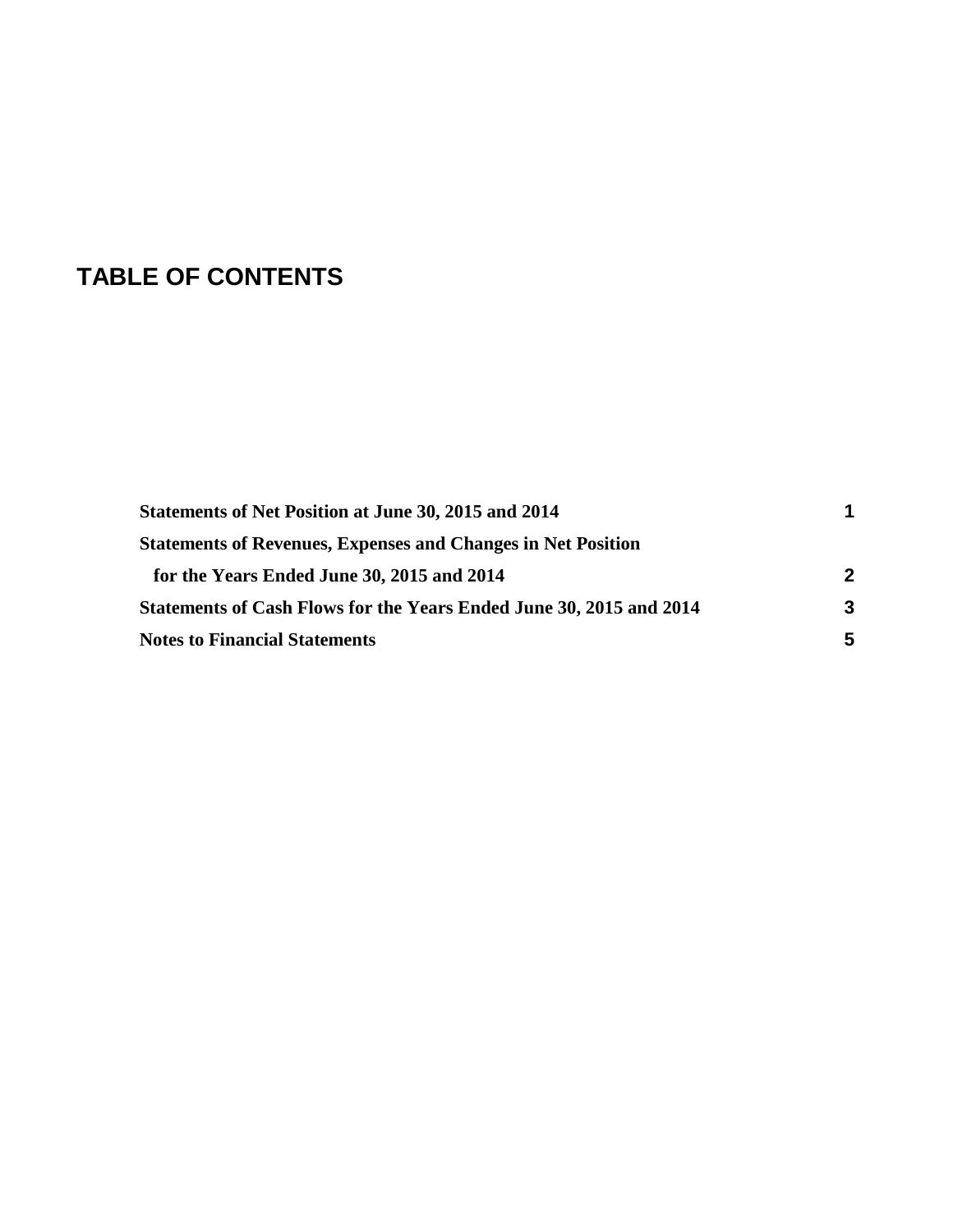## UNIVERSITY OF CALIFORNIA, BERKELEY

## **STATEMENTS OF NET POSITION** (unaudited)

| At June 30, 2015 and 2014 (In Thousands of Dollars)                | CAMPUS <sup>*</sup> |             |                 |    | <b>FOUNDATION</b> |    |           |  |
|--------------------------------------------------------------------|---------------------|-------------|-----------------|----|-------------------|----|-----------|--|
|                                                                    |                     | 2015        | 2014            |    | 2015              |    | 2014      |  |
| <b>ASSETS</b>                                                      |                     |             |                 |    |                   |    |           |  |
| Cash and cash equivalents                                          | \$                  | 358,657     | \$<br>496,840   | \$ | 2.668             | \$ | 1,704     |  |
| Short-term investments                                             |                     |             |                 |    | 64,950            |    | 65,676    |  |
| Investments held by trustees                                       |                     | 1,801       | 2,409           |    |                   |    |           |  |
| Accounts receivable, net                                           |                     | 244,708     | 177,336         |    |                   |    |           |  |
| Pledges receivable, net                                            |                     | 2,726       | 5,674           |    | 27,345            |    | 25,651    |  |
| Notes and mortgages receivable, net                                |                     | 4,950       | 4,830           |    |                   |    |           |  |
| Inventories                                                        |                     | 5,041       | 4,533           |    |                   |    |           |  |
| Other current assets                                               |                     | 2,964       | 8,019           |    | 963               |    | 2,946     |  |
| <b>Current assets</b>                                              |                     | 620,847     | 699,641         |    | 95,926            |    | 95,977    |  |
| Investments                                                        |                     | 3,460,043   | 3,374,500       |    | 1,738,675         |    | 1,661,018 |  |
| Investments held by trustees                                       |                     | 7,826       | 31,218          |    |                   |    |           |  |
| Restricted bond proceeds held by UC                                |                     | 40,779      | 179,486         |    |                   |    |           |  |
| Pledges receivable, net                                            |                     | 7,533       | 19,778          |    | 91,534            |    | 104,230   |  |
| Notes and mortgages receivables, net                               |                     | 26,223      | 25,287          |    |                   |    |           |  |
| Capital assets, net                                                |                     | 3,918,971   | 3,746,187       |    |                   |    |           |  |
| Other noncurrent assets                                            |                     | 1,067       |                 |    | 1,669             |    | 1,806     |  |
| <b>Noncurrent assets</b>                                           |                     | 7,462,442   | 7,376,456       |    | 1,831,878         |    | 1,767,054 |  |
| <b>Total assets</b>                                                |                     | 8,083,289   | 8,076,097       |    | 1,927,804         |    | 1,863,031 |  |
| <b>DEFERRED OUTFLOWS OF RESOURCES</b>                              |                     | 506,099     | 369,529         |    |                   |    |           |  |
| <b>LIABILITIES</b>                                                 |                     |             |                 |    |                   |    |           |  |
| Accounts payable                                                   |                     | 103,013     | 114,549         |    | 555               |    | 594       |  |
| <b>Accrued salaries</b>                                            |                     | 113,499     | 100,953         |    |                   |    |           |  |
| <b>Employee benefits</b>                                           |                     | 26,163      | 25,745          |    |                   |    |           |  |
| Unearned revenue                                                   |                     | 189,673     | 176,319         |    |                   |    |           |  |
| Commercial paper                                                   |                     | 67,323      | 67,793          |    |                   |    |           |  |
| Current portion of long-term debt                                  |                     | 99,865      | 99,232          |    |                   |    |           |  |
| Funds held for others                                              |                     | 1,588       | 1,414           |    | 15,204            |    | 15,229    |  |
| Other current liabilities                                          |                     | 102,551     | 102,752         |    |                   |    |           |  |
| <b>Current liabilities</b>                                         |                     | 703,675     | 688,757         |    | 15,759            |    | 15,823    |  |
| Federal refundable loans                                           |                     | 23,134      | 23,193          |    |                   |    |           |  |
| Obligations under life income agreements                           |                     |             |                 |    | 76,437            |    | 77,200    |  |
| Long-term debt                                                     |                     | 2,165,701   | 2,155,079       |    |                   |    |           |  |
| Pension obligations                                                |                     | 1,122,991   | 833,793         |    |                   |    |           |  |
| Obligations for retiree health benefits                            |                     | 830,034     | 754,145         |    |                   |    |           |  |
| Other noncurrent liabilities                                       |                     | 29,822      | 38,841          |    |                   |    |           |  |
| <b>Noncurrent liabilities</b>                                      |                     | 4,171,682   | 3,805,051       |    | 76,437            |    | 77,200    |  |
| <b>Total liabilities</b>                                           |                     | 4,875,357   | 4,493,808       |    | 92,196            |    | 93,023    |  |
| DEFERRED INFLOWS OF RESOURCES                                      |                     | 468,220     | 594,418         |    |                   |    |           |  |
| <b>NET POSITION</b>                                                |                     |             |                 |    |                   |    |           |  |
| Net investment in capital assets                                   |                     | 1,652,325   | 1,508,704       |    |                   |    |           |  |
| Restricted:                                                        |                     |             |                 |    |                   |    |           |  |
| Nonexpendable: Endowments and gifts                                |                     | 379,926     | 409,239         |    | 955,461           |    | 886,952   |  |
| Expendable: Endowments and gifts                                   |                     | 2,409,009   | 2,323,431       |    | 878,939           |    | 883,009   |  |
| Expendable: Other, including debt service, loans, capital projects |                     |             |                 |    |                   |    |           |  |
| and appropriations                                                 |                     | 105,089     | 225,770         |    |                   |    |           |  |
| Unrestricted                                                       |                     | (1,300,538) | (1,109,744)     |    | 1,208             |    | 47        |  |
| <b>Total net position</b>                                          | \$                  | 3,245,811   | \$<br>3,357,400 | \$ | 1,835,608         | \$ | 1,770,008 |  |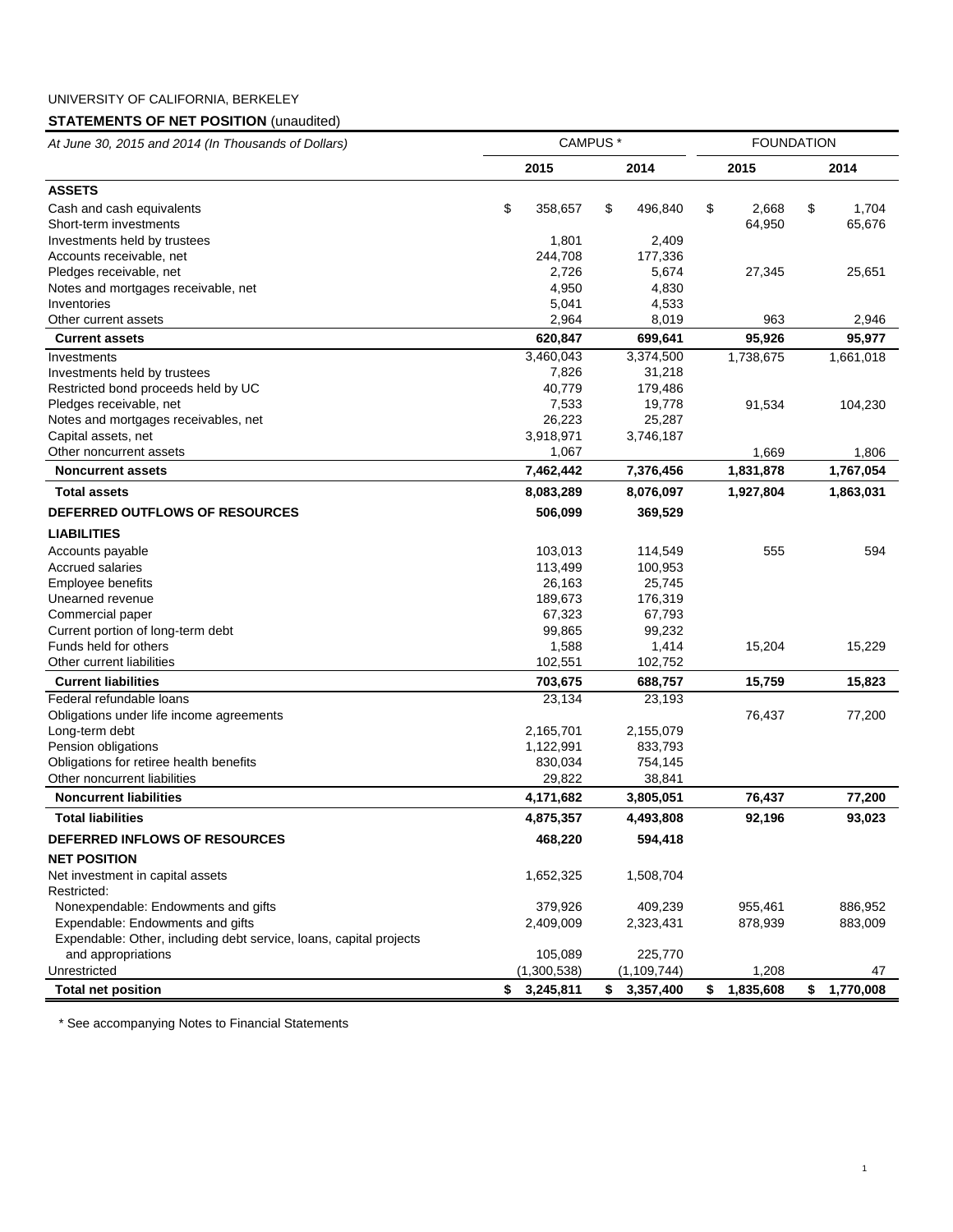## **STATEMENTS OF REVENUES, EXPENSES AND CHANGES IN NET POSITION** (unaudited)

| Years Ended June 30, 2015 and 2014 (In Thousands of Dollars) | CAMPUS <sup>*</sup> |            |      | <b>FOUNDATION</b> |      |           |    |           |
|--------------------------------------------------------------|---------------------|------------|------|-------------------|------|-----------|----|-----------|
|                                                              | 2015<br>2014        |            | 2015 |                   | 2014 |           |    |           |
| <b>OPERATING REVENUES</b>                                    |                     |            |      |                   |      |           |    |           |
| Student tuition and fees, net                                | \$                  | 730,157    | \$   | 691,267           |      |           |    |           |
| Grants and contracts, net:                                   |                     |            |      |                   |      |           |    |           |
| Federal                                                      |                     | 417,309    |      | 373,625           |      |           |    |           |
| <b>State</b>                                                 |                     | 82,952     |      | 92,866            |      |           |    |           |
| Private                                                      |                     | 189,967    |      | 188,325           |      |           |    |           |
| Local                                                        |                     | 8,111      |      | 7,338             |      |           |    |           |
| Educational activities, net                                  |                     | 85,936     |      | 81,315            |      |           |    |           |
| Auxiliary enterprises, net                                   |                     | 183,822    |      | 175,209           |      |           |    |           |
| Campus foundation private gifts                              |                     |            |      |                   | \$   | 104,300   | \$ | 109,525   |
| Other operating revenues, net                                |                     | 92,711     |      | 82,260            |      | 550       |    | 3,482     |
| <b>Total operating revenues</b>                              |                     | 1,790,965  |      | 1,692,205         |      | 104,850   |    | 113,007   |
| <b>OPERATING EXPENSES</b>                                    |                     |            |      |                   |      |           |    |           |
| Salaries and wages                                           |                     | 1,173,895  |      | 1,105,063         |      |           |    |           |
| <b>Pension benefits</b>                                      |                     | 142,083    |      | 130,793           |      |           |    |           |
| Retiree health benefits                                      |                     | 99,510     |      | 105,275           |      |           |    |           |
| Other employee benefits                                      |                     | 274,785    |      | 256,447           |      |           |    |           |
| Supplies and materials                                       |                     | 160,335    |      | 166,153           |      |           |    |           |
| Depreciation and amortization                                |                     | 201,562    |      | 192,914           |      |           |    |           |
| Scholarships and fellowships                                 |                     | 136,946    |      | 131,911           |      |           |    |           |
| <b>Utilities</b>                                             |                     | 36,920     |      | 38,563            |      |           |    |           |
| Campus foundation grants                                     |                     |            |      |                   |      | 148,916   |    | 142,009   |
| Other operating expenses                                     |                     | 454,558    |      | 429,940           |      | 6,091     |    | 5,948     |
| <b>Total operating expenses</b>                              |                     | 2,680,594  |      | 2,557,059         |      | 155,007   |    | 147,957   |
| <b>Operating loss</b>                                        |                     | (889, 629) |      | (864, 854)        |      | (50, 157) |    | (34, 950) |
| <b>NONOPERATING REVENUES (EXPENSES)</b>                      |                     |            |      |                   |      |           |    |           |
| State educational appropriations                             |                     | 332,786    |      | 318,500           |      |           |    |           |
| State financing appropriations                               |                     | 23,335     |      | 12,082            |      |           |    |           |
| Build America Bonds federal interest subsidies               |                     | 9,754      |      | 9,670             |      |           |    |           |
| Federal Pell grants                                          |                     | 39,431     |      | 38,988            |      |           |    |           |
| Private gifts, net                                           |                     | 216,734    |      | 184,112           |      |           |    |           |
| Investment income:                                           |                     |            |      |                   |      |           |    |           |
| Short-Term Investment Pool and other, net                    |                     | 53,394     |      | 27,856            |      |           |    |           |
| Endowment, net                                               |                     | 26,429     |      | 22,874            |      |           |    |           |
| Campus foundation                                            |                     |            |      |                   |      | 9,729     |    | 10,961    |
| Net (depreciation) appreciation in fair value of investments |                     | 70,855     |      | 394,623           |      | 41,488    |    | 179,425   |
| Adjustment to gift annuities and trust liabilities           |                     |            |      |                   |      | (1, 397)  |    | 16,501    |
| Interest expense                                             |                     | (73, 213)  |      | (80,028)          |      |           |    |           |
| Other nonoperating revenues, net                             |                     | 7,770      |      | 3,384             |      |           |    |           |
| Net nonoperating revenues                                    |                     | 707,275    |      | 932,061           |      | 49,820    |    | 206,887   |
| (Loss) income before other changes in net position           |                     | (182, 354) |      | 67,207            |      | (337)     |    | 171,937   |
| OTHER CHANGES IN NET POSITION                                |                     |            |      |                   |      |           |    |           |
| Capital gifts and grants, net                                |                     | 8,956      |      | 36,091            |      |           |    |           |
| State capital appropriations                                 |                     |            |      | 152               |      |           |    |           |
| Permanent endowments                                         |                     |            |      |                   |      | 65,937    |    | 89,467    |
| Transfers from UC, net                                       |                     | 61,809     |      | 190,028           |      |           |    |           |
| (Decrease) Increase in net position                          |                     | (111, 589) |      | 293,478           |      | 65,600    |    | 261,404   |
| <b>NET POSITION</b>                                          |                     |            |      |                   |      |           |    |           |
| Beginning of year, as previously reported                    |                     | 3,357,400  |      | 3,689,097         |      | 1,770,008 |    | 1,508,604 |
| Cumulative effect of change in accounting treatment          |                     |            |      | (625, 175)        |      |           |    |           |
| Beginning of year, as restated                               |                     | 3,357,400  |      | 3,063,922         |      | 1,770,008 |    | 1,508,604 |
| End of year                                                  | \$                  | 3,245,811  | \$   | 3,357,400         | \$   | 1,835,608 | \$ | 1,770,008 |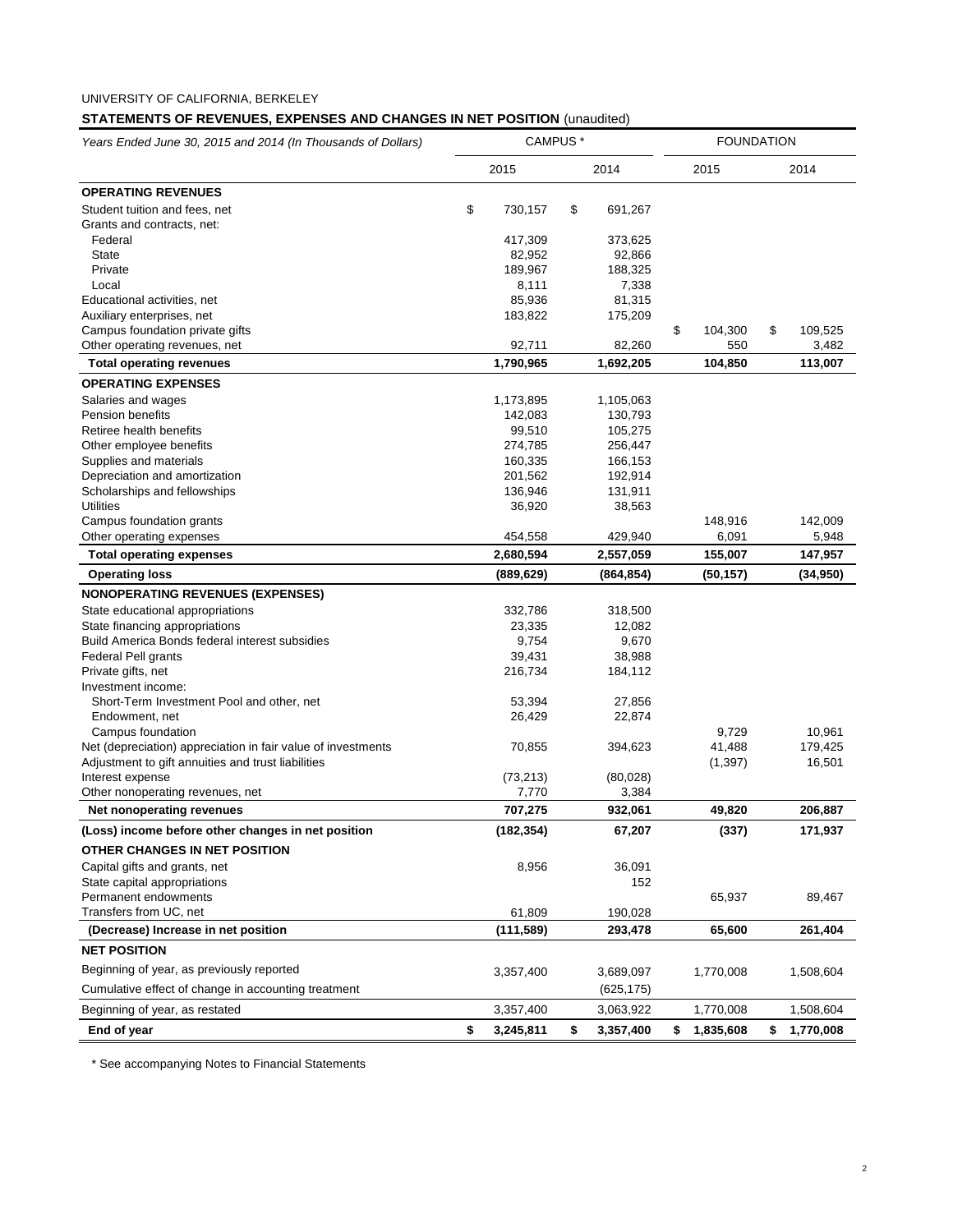## UNIVERSITY OF CALIFORNIA, BERKELEY

## **STATEMENTS OF CASH FLOWS** (unaudited)

| Years Ended June 30, 2015 and 2014 (In Thousands of Dollars)                       | CAMPUS <sup>*</sup> |               |    |               | <b>FOUNDATION</b> |           |    |            |
|------------------------------------------------------------------------------------|---------------------|---------------|----|---------------|-------------------|-----------|----|------------|
|                                                                                    |                     | 2015          |    | 2014          |                   | 2015      |    | 2014       |
| <b>CASH FLOWS FROM OPERATING ACTIVITIES</b>                                        |                     |               |    |               |                   |           |    |            |
| Student tuition and fees                                                           | \$                  | 730,687       | \$ | 688,107       |                   |           |    |            |
| Grants and contracts                                                               |                     | 626,743       |    | 666,373       |                   |           |    |            |
| <b>Educational activities</b>                                                      |                     | 85,372        |    | 81,538        |                   |           |    |            |
| Auxiliary enterprises                                                              |                     | 184,863       |    | 171,042       |                   |           |    |            |
| Collection of loans from students and employees                                    |                     | 8,169         |    | 8,184         |                   |           |    |            |
| Campus foundation private gifts                                                    |                     |               |    |               | \$                | 97,014    | \$ | 103,537    |
| Payments to employees                                                              |                     | (1, 158, 775) |    | (1, 101, 297) |                   |           |    |            |
| Payments to suppliers and utilities                                                |                     | (624,003)     |    | (601, 346)    |                   | (5,954)   |    | (5,960)    |
| Payments for pension benefits                                                      |                     | (128, 440)    |    | (104, 042)    |                   |           |    |            |
| Payments for retiree health benefits                                               |                     | (23, 621)     |    | (27, 381)     |                   |           |    |            |
| Payments for other employee benefits                                               |                     | (274, 477)    |    | (255, 470)    |                   |           |    |            |
| Payments for scholarships and fellowships                                          |                     | (137, 042)    |    | (131, 716)    |                   |           |    |            |
| Loans issued to students and employees                                             |                     | (8,993)       |    | (7, 498)      |                   |           |    |            |
| Payments to campus and beneficiaries                                               |                     |               |    |               |                   | (157,003) |    | (149, 971) |
| Other receipts                                                                     |                     | 70,915        |    | 82,860        |                   | 3,330     |    | 6,045      |
| Net cash used by operating activities                                              |                     | (648,602)     |    | (530, 646)    |                   | (62, 613) |    | (46, 349)  |
| <b>CASH FLOWS FROM NONCAPITAL FINANCING ACTIVITIES</b>                             |                     |               |    |               |                   |           |    |            |
| State educational appropriations                                                   |                     | 332,744       |    | 318,722       |                   |           |    |            |
| <b>Federal Pell grants</b>                                                         |                     | 40,078        |    | 38,782        |                   |           |    |            |
| Gifts received for other than capital purposes:                                    |                     |               |    |               |                   |           |    |            |
| Private gifts for endowment purposes                                               |                     |               |    |               |                   | 59,807    |    | 78,311     |
| Other private gifts                                                                |                     | 222,917       |    | 197,944       |                   |           |    |            |
| Student direct lending receipts                                                    |                     | 131,413       |    | 134,663       |                   |           |    |            |
| Student direct lending payments                                                    |                     | (131, 413)    |    | (134, 663)    |                   |           |    |            |
| Other receipts                                                                     |                     | 51,019        |    | 61,770        |                   |           |    |            |
| Net cash provided by noncapital financing activities                               |                     | 646,758       |    | 617,218       |                   | 59,807    |    | 78,311     |
| <b>CASH FLOWS FROM CAPITAL AND RELATED FINANCING ACTIVITIES</b>                    |                     |               |    |               |                   |           |    |            |
| State capital appropriations                                                       |                     |               |    | (516)         |                   |           |    |            |
| State financing appropriations                                                     |                     | 23,335        |    | 7,849         |                   |           |    |            |
| Build America Bonds federal interest subsidies                                     |                     | 9,755         |    | 9.766         |                   |           |    |            |
| Capital gifts and grants                                                           |                     | 17,183        |    | 25,261        |                   |           |    |            |
| Proceeds from debt issuance                                                        |                     | 226,302       |    | 317,113       |                   |           |    |            |
| Proceeds from the sale of capital assets                                           |                     | 429           |    | 133           |                   |           |    |            |
| Purchase of capital assets                                                         |                     | (369, 621)    |    | (481, 425)    |                   |           |    |            |
| Refinancing or prepayment of outstanding debt                                      |                     | (51)          |    | (3,537)       |                   |           |    |            |
| Scheduled principal paid on debt and capital leases                                |                     | (18, 733)     |    | (16, 349)     |                   |           |    |            |
| Interest paid on debt and capital leases                                           |                     | (90,073)      |    | (79, 854)     |                   |           |    |            |
| Net cash used by capital and related financing activities                          |                     | (201,474)     |    | (221, 559)    |                   |           |    |            |
| <b>CASH FLOWS FROM INVESTING ACTIVITIES</b>                                        |                     |               |    |               |                   |           |    |            |
| Purchases of investments, net of proceeds from sales and maturities of investments |                     | (19,031)      |    | (329, 037)    |                   | (5,959)   |    | (43,962)   |
| Investment income, net of investment expenses                                      |                     | 84,166        |    | 35,479        |                   | 9,729     |    | 10,961     |
| Net cash provided (used) by investing activities                                   |                     | 65,135        |    | (293, 558)    |                   | 3,770     |    | (33,001)   |
| Net decrease in cash and cash equivalents                                          |                     | (138, 183)    |    | (428, 545)    |                   | 964       |    | (1,039)    |
| Cash and cash equivalents, beginning of year                                       |                     | 496,840       |    | 925,385       |                   | 1,704     |    | 2,743      |
| Cash and cash equivalents, end of year                                             | \$                  | 358,657       | \$ | 496,840       | \$                | 2.668     | \$ | 1.704      |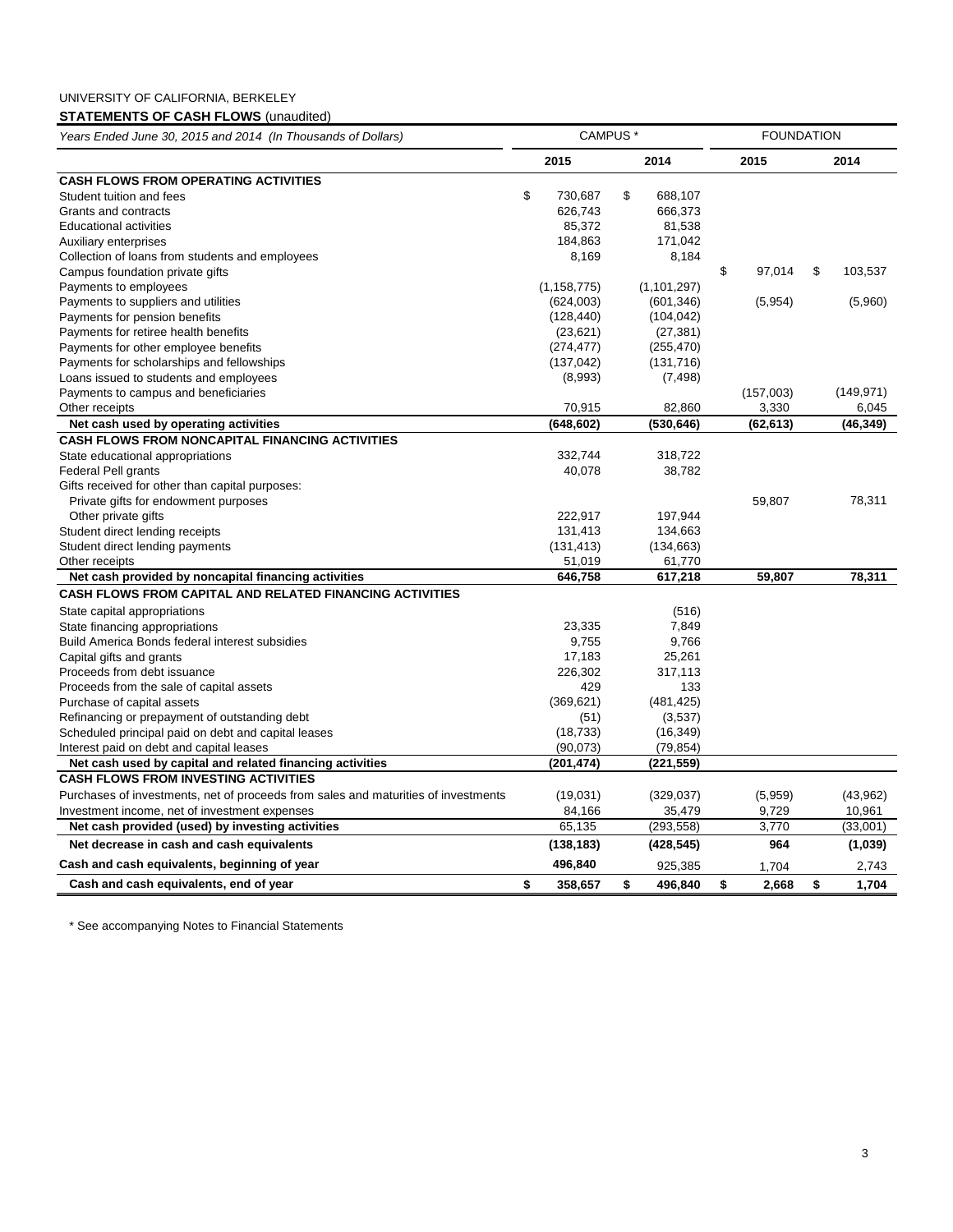## UNIVERSITY OF CALIFORNIA, BERKELEY

## **STATEMENTS OF CASH FLOWS** (continued)

| Years Ended June 30, 2015 and 2014 (In Thousands of Dollars)                      | CAMPUS <sup>*</sup> |            |    | <b>FOUNDATION</b> |    |           |    |           |
|-----------------------------------------------------------------------------------|---------------------|------------|----|-------------------|----|-----------|----|-----------|
|                                                                                   |                     | 2015       |    | 2014              |    | 2015      |    | 2014      |
| <b>RECONCILIATION OF OPERATING LOSS TO NET CASH</b>                               |                     |            |    |                   |    |           |    |           |
| <b>USED BY OPERATING ACTIVITIES</b>                                               |                     |            |    |                   |    |           |    |           |
| <b>Operating loss</b>                                                             | \$                  | (889, 629) | \$ | (864, 854)        | \$ | (50, 157) | \$ | (34, 950) |
| Adjustments to reconcile operating loss to net cash used by operating activities: |                     |            |    |                   |    |           |    |           |
| Depreciation and amortization expense                                             |                     | 201,562    |    | 192,914           |    |           |    |           |
| Noncash gifts                                                                     |                     |            |    |                   |    | (16, 959) |    | (9,747)   |
| Allowance for uncollectible accounts                                              |                     | (2,734)    |    | 274               |    | (3,365)   |    | 839       |
| Change in assets and liabilities:                                                 |                     |            |    |                   |    |           |    |           |
| Accounts and pledges receivables                                                  |                     | (71, 834)  |    | (1,214)           |    | 14,708    |    | 9,973     |
| Investments held by trustees                                                      |                     | 158        |    | (978)             |    |           |    |           |
| Notes and mortgages receivable                                                    |                     | (120)      |    |                   |    |           |    |           |
| Inventories                                                                       |                     | (508)      |    | 540               |    |           |    |           |
| Other assets                                                                      |                     | 3,988      |    | (5, 476)          |    | (467)     |    | 77        |
| Accounts payable                                                                  |                     | (2, 413)   |    | 7,835             |    | (39)      |    | 309       |
| Accrued salaries                                                                  |                     | 12,546     |    | 2,537             |    |           |    |           |
| <b>Employee benefits</b>                                                          |                     | 417        |    | 4,158             |    |           |    |           |
| Unearned revenue                                                                  |                     | 13,354     |    | 3,549             |    | 1,054     |    | (737)     |
| Pension obligations                                                               |                     | 12,813     |    | 24,975            |    |           |    |           |
| Obligations for retiree health benefits                                           |                     | 75,889     |    | 77,894            |    |           |    |           |
| Other liabilities                                                                 |                     | (2,091)    |    | 27,200            |    | (7, 388)  |    | (12, 113) |
| Net cash used by operating activities                                             | \$                  | (648, 602) | \$ | (530, 646)        | \$ | (62, 613) | \$ | (46, 349) |
| SUPPLEMENTAL NONCASH ACTIVITIES INFORMATION                                       |                     |            |    |                   |    |           |    |           |
| Capital assets acquired through capital leases                                    | \$                  | 3,930      | \$ | 1,390             |    |           |    |           |
| Capital assets acquired with a liability at year-end                              |                     | 12,268     |    | 24,008            |    |           |    |           |
| Gifts of capital assets                                                           |                     | 2,773      |    | 5,592             |    |           |    |           |
| Other noncash gifts                                                               |                     |            |    |                   | \$ | 25,334    | \$ | 18,548    |
| Debt service for, or refinancing of, lease revenue bonds:                         |                     |            |    |                   |    |           |    |           |
| Principal paid                                                                    |                     |            |    | (123, 710)        |    |           |    |           |
| Interest paid                                                                     |                     |            |    | (1,626)           |    |           |    |           |
| Proceeds from general revenue bonds used to refinance lease revenue bonds         |                     |            |    | 121,330           |    |           |    |           |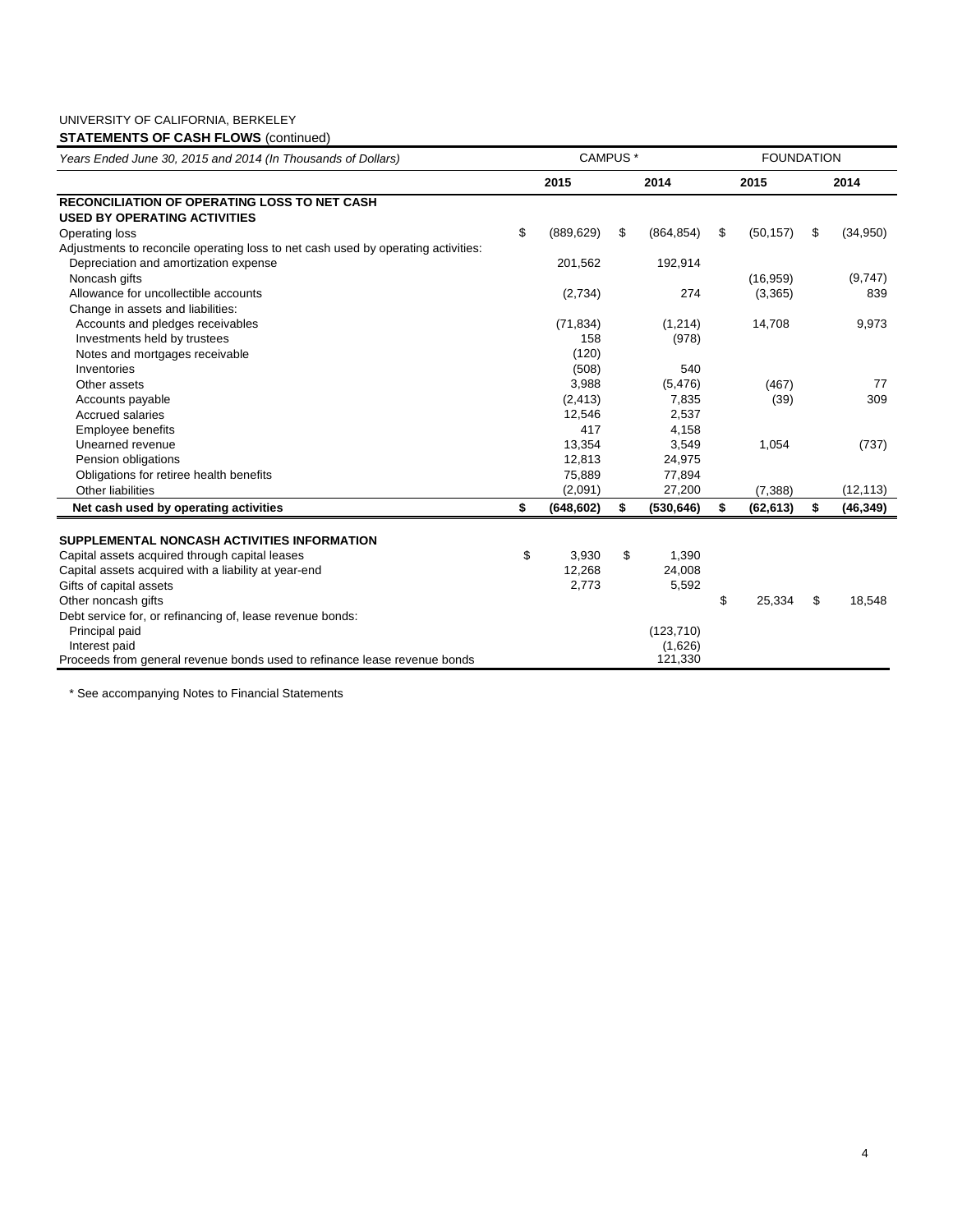#### **ORGANIZATION**

Founded in 1868, the University of California, Berkeley (Berkeley) is a campus of the University of California (UC) statewide university system. UC is administered by The Regents of the University of California (The Regents), of which, under the formation documents of UC, administrative authority with respect to Berkeley is vested in the President of UC. Berkeley is a public teaching and research university.

#### **FINANCIAL REPORTING ENTITY**

The financial statements of Berkeley present the financial position and the changes in financial position and cash flows of only that portion of UC that is attributable to the transactions of Berkeley.

The financial position and operating results of certain other legally separate organizations related to Berkeley that are not significant or for which Berkeley is not financially accountable, such as booster and alumni organizations and the Lawrence Berkeley National Laboratory (LBNL), are not included in the Berkeley reporting entity. The United States Department of Energy (DOE) is financially responsible for substantially all of the current and future costs incurred at LBNL although LBNL is operated and managed by UC under contract directly with the DOE.

Berkeley has a legally separate, tax-exempt, affiliated campus foundation, The University of California, Berkeley Foundation (Foundation). The economic resources received or held by the Foundation are entirely for the benefit of Berkeley. Because of the nature and significance of its relationship with Berkeley, including its ongoing financial support, the Foundation is reported as a discretely presented component unit of Berkeley in the financial statements. However, the Notes to Financial Statements pertain only to the Berkeley campus. Additional information on the Foundation can be obtained from its 2014-2015 annual financial report.

## **SIGNIFICANT ACCOUNTING POLICIES**

Berkeley's financial statements have been prepared in accordance with accounting principles generally accepted in the United States of America, including all applicable statements of the Governmental Accounting Standards Board (GASB). The proprietary fund method of accounting is followed and uses the economic resources measurement focus and the accrual basis of accounting.

Bond proceeds from the sale of revenue bonds issued by UC are held by UC to be used for financing certain Berkeley capital asset projects. In 2015, Berkeley changed its financial reporting on its share of bond proceeds held by UC to include it in its financial statements. As a result, Berkeley's statements of net position as of June 30, 2014, and statements of revenues, expenses and changes in net position for the year ended June 30, 2014, were restated as follows:

| (in thousands of dollars)                                           | YEAR ENDED JUNE 30, 2014 |               |               |                      |     |             |  |
|---------------------------------------------------------------------|--------------------------|---------------|---------------|----------------------|-----|-------------|--|
|                                                                     |                          | As Previously |               | <b>Bond Proceeds</b> |     |             |  |
|                                                                     |                          | Reported      |               | Held by UC           |     | As Restated |  |
| <b>Statements of Net Position</b>                                   |                          |               |               |                      |     |             |  |
| Bond proceeds held by UC                                            | \$                       |               | S             | 179.486              | -8  | 179.486     |  |
| Noncurrent assets                                                   |                          | 7.196.970     |               | 179.486              |     | 7,376,456   |  |
| Net position: restricted expendable, other                          |                          | 46,284        |               | 179,486              |     | 225,770     |  |
| Total net position                                                  | \$                       | 3,177,914     | <sup>\$</sup> | 179,486              | Æ.  | 3,357,400   |  |
| <b>Statements of Revenues, Expenses and Changes in Net Position</b> |                          |               |               |                      |     |             |  |
| Transfers from UC, net (other changes in net position)              | \$                       | 81.483        | £.            | 108,545              | -\$ | 190,028     |  |
| Increase in net position                                            |                          | 184.933       |               | 108.545              |     | 293,478     |  |
| Cumulative effect of change in accounting treatment                 |                          | (696, 116)    |               | 70.941               |     | (625, 175)  |  |
| Net position, beginning of year                                     |                          | 2,992,981     |               | 70.941               |     | 3,063,922   |  |
| Net position, end of year                                           | \$                       | 3.177.914     |               | 179.486              |     | 3.357,400   |  |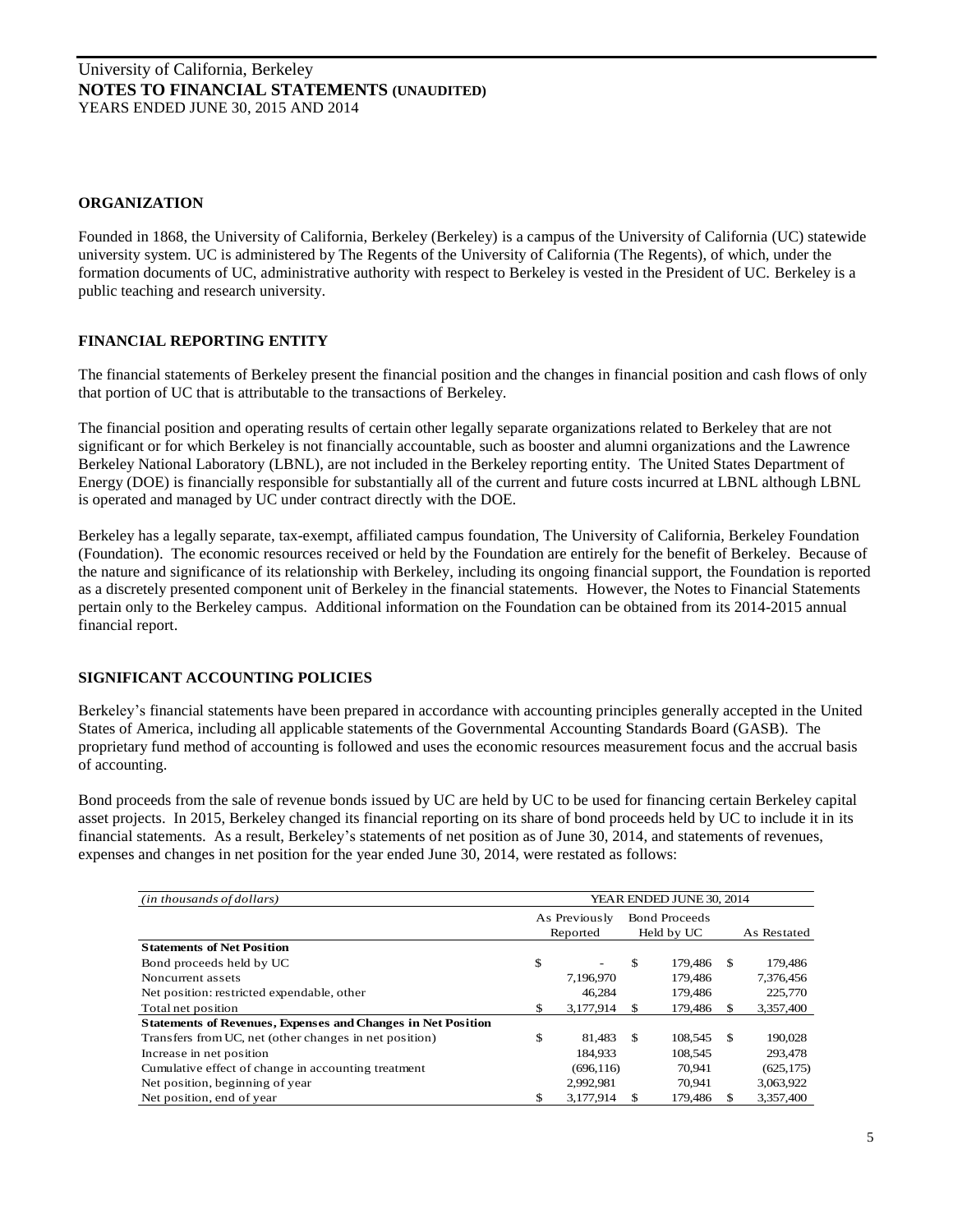The significant accounting policies of Berkeley are as follows:

#### **Cash and cash equivalents**

Berkeley, like all UC operating entities, maximizes the return on its cash balances by investing in a Short Term Investment Pool (STIP) managed by the Treasurer of The Regents. The Regents are responsible for managing UC's STIP and establishing the investment policy, which is carried out by the Treasurer of The Regents.

Substantially all of Berkeley's cash is deposited into the STIP, and all Berkeley deposits into the STIP are considered demand deposits. Unrealized gains and losses associated with the fluctuation in the fair value of the investments included in the STIP (which are predominantly held to maturity) are not recorded by Berkeley but are absorbed by UC, as the manager of the pool. None of these amounts are insured by the Federal Deposit Insurance Corporation. To date, Berkeley has not experienced any losses on these accounts.

Interest income is reported as non-operating revenue in the statements of revenues, expenses and changes in net position.

Additional information on cash and investments can be obtained from the 2014-2015 annual report of UC.

#### **Investments**

Investments are reported at fair value. Berkeley's investments consist of investments in UC's Total Return Investment Pool (TRIP) and General Endowment Pool (GEP). The basis of determining the fair value of pooled funds or mutual funds is determined as the number of units held in the pool multiplied by the price per unit share, computed on the last day of the month. Securities are generally valued at the last sale price on the last business day of the fiscal year, as quoted on a recognized exchange or by utilizing an industry standard pricing service, when available. Securities for which no sale was reported as of the close of the last business day of the fiscal year are valued at the quoted bid price of a dealer who regularly trades in the security being valued. Certain securities may be valued on a basis of a price provided by a single source.

Investment transactions are recorded on the date the securities are purchased or sold (trade date). Realized gains or losses are recorded as the difference between the proceeds from the sale and the average cost of the investment sold. Dividend income is recorded on the ex-dividend date and interest income is accrued as earned. Gifts of securities are recorded at estimated fair value at the date of donation.

#### **Accounts receivable, net**

Accounts receivable, net of allowance for uncollectible amounts, include reimbursements due from federal, state, and local government and private sponsors of externally funded research, customers of educational activities and from students, employees and faculty for services.

#### **Pledges receivable, net**

Unconditional pledges of private gifts to Berkeley in the future, net of allowance for uncollectible amounts, are recorded as pledges receivable and revenue in the year promised at the present value of expected cash flows. Conditional pledges are recognized as receivables and revenues when the specified conditions are met. Berkeley recognizes contribution revenue when all eligibility requirements have been met.

#### **Notes and mortgages receivable, net**

Loans to students, net of allowance for uncollectible amounts, are provided from federal student loan programs and from other sources. Home mortgage loans, primarily to faculty, are provided from other sources.

#### **Inventories**

Inventories, consisting primarily of supplies and merchandise for resale, are valued at cost, typically determined under the weighted average method, which is not in excess of net realizable value.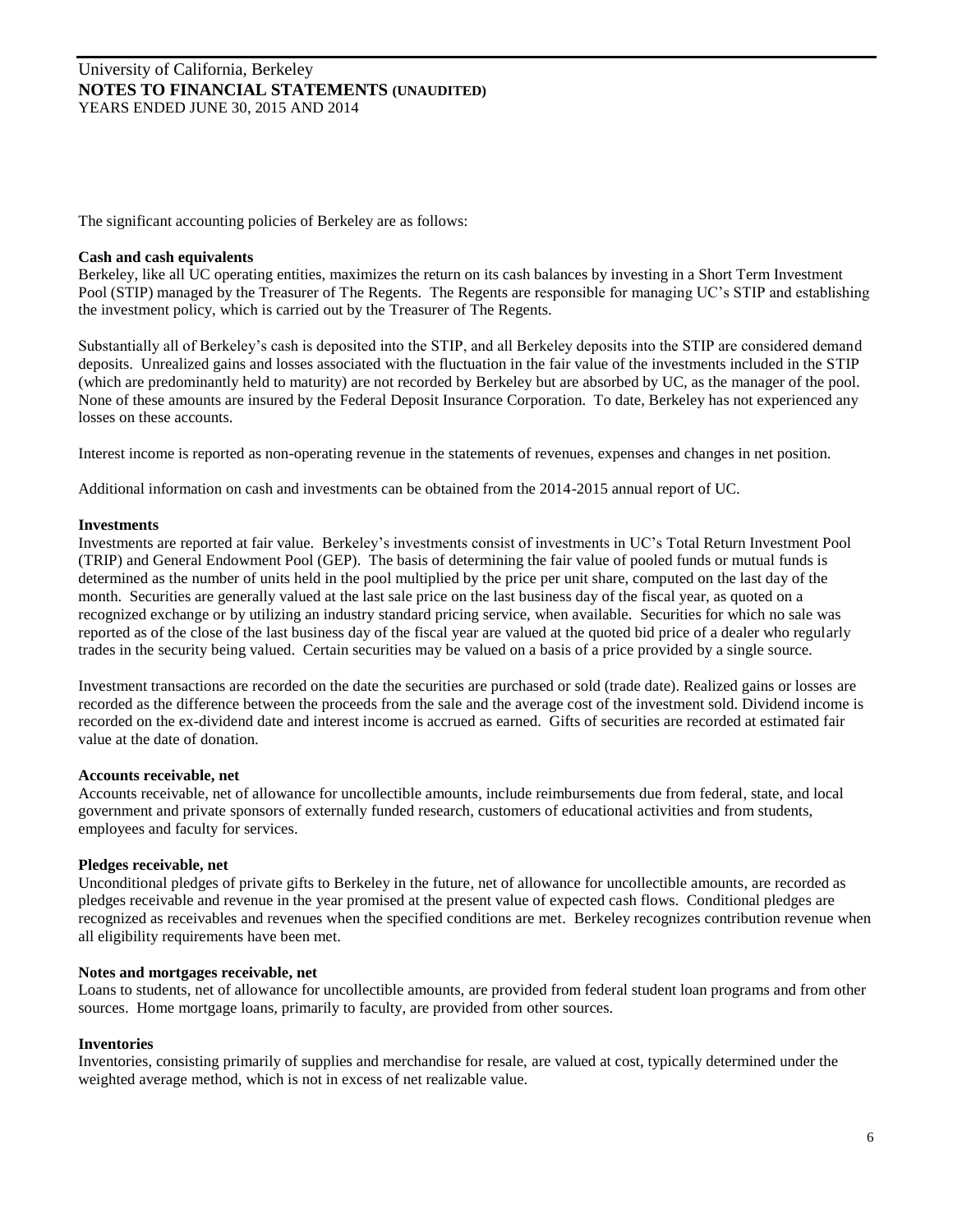#### **Capital assets, net**

Land, infrastructure, buildings and improvements, intangible assets, equipment, libraries, collections and special collections are recorded at cost at the date of acquisition, or estimated fair value at the date of donation in the case of gifts. Estimates of fair value involve assumptions and estimation methods that are uncertain, and, therefore, the estimates could differ from actual value. Intangible assets include easements, land rights, trademarks, patents and other similar arrangements. Capital leases are recorded at the present value of future minimum lease payments. Significant additions, replacements, major repairs and renovations to infrastructure and buildings are generally capitalized if the cost exceeds \$35,000 and if they have a useful life of more than one year. Minor renovations are charged to operations. Equipment with a cost in excess of \$5,000 and a useful life of more than one year is capitalized. Incremental costs, including salaries and employee benefits, directly related to the acquisition, development and installation of major software projects are included in the cost of the capital assets. All costs of land, library collections and special collections are capitalized.

Depreciation is calculated using the straight-line method over the estimated economic life of the asset. Equipment under capital leases is amortized over the estimated useful life of the equipment. Leasehold improvements are amortized using the straight-line method over the shorter of the life of the applicable lease or the economic life of the asset.

Estimated economic lives are generally as follows:

|                               | <b>YEARS</b> |
|-------------------------------|--------------|
|                               |              |
| Infrastructure                | 25           |
| Buildings and improvements    | 15-33        |
| Equipment                     | $2 - 20$     |
| Computer software             | $3 - 7$      |
| Intangible assets             | 2-indefinite |
| Library books and collections | 15           |

Capital assets acquired through federal grants and contracts where the federal government retains a reversionary interest are also capitalized and depreciated.

Inexhaustible capital assets, such as land or special collections that are protected, preserved and held for public exhibition, education or research, including art, museum, scientific and rare book collections are not depreciated.

Interest on borrowings to finance facilities is capitalized during construction, net of any investment income earned on taxexempt borrowings during the temporary investment of project related borrowings.

#### **Service concession arrangements**

Berkeley has entered into service concession arrangements with third parties for student housing and certain other faculty and student services. Under these arrangements, Berkeley enters into ground leases with third parties at minimal or no cost, and gives the third party the right to construct, operate and maintain a facility, primarily for the benefit of students and faculty at competitive rates. Rate increases for use of the facilities are subject to certain constraints and ownership of the facilities reverts to Berkeley upon expiration of the ground lease. The facilities are reported as capital assets by Berkeley when placed in service, and a corresponding deferred inflow of resources is reported. Berkeley has not provided guarantees on financing obtained by the third parties under these arrangements.

#### **Unearned revenue**

Unearned revenue primarily includes amounts received from grant and contract sponsors that have not been earned under the terms of the agreement and other revenue billed in advance of the event, such as student tuition and fees for housing and dining services.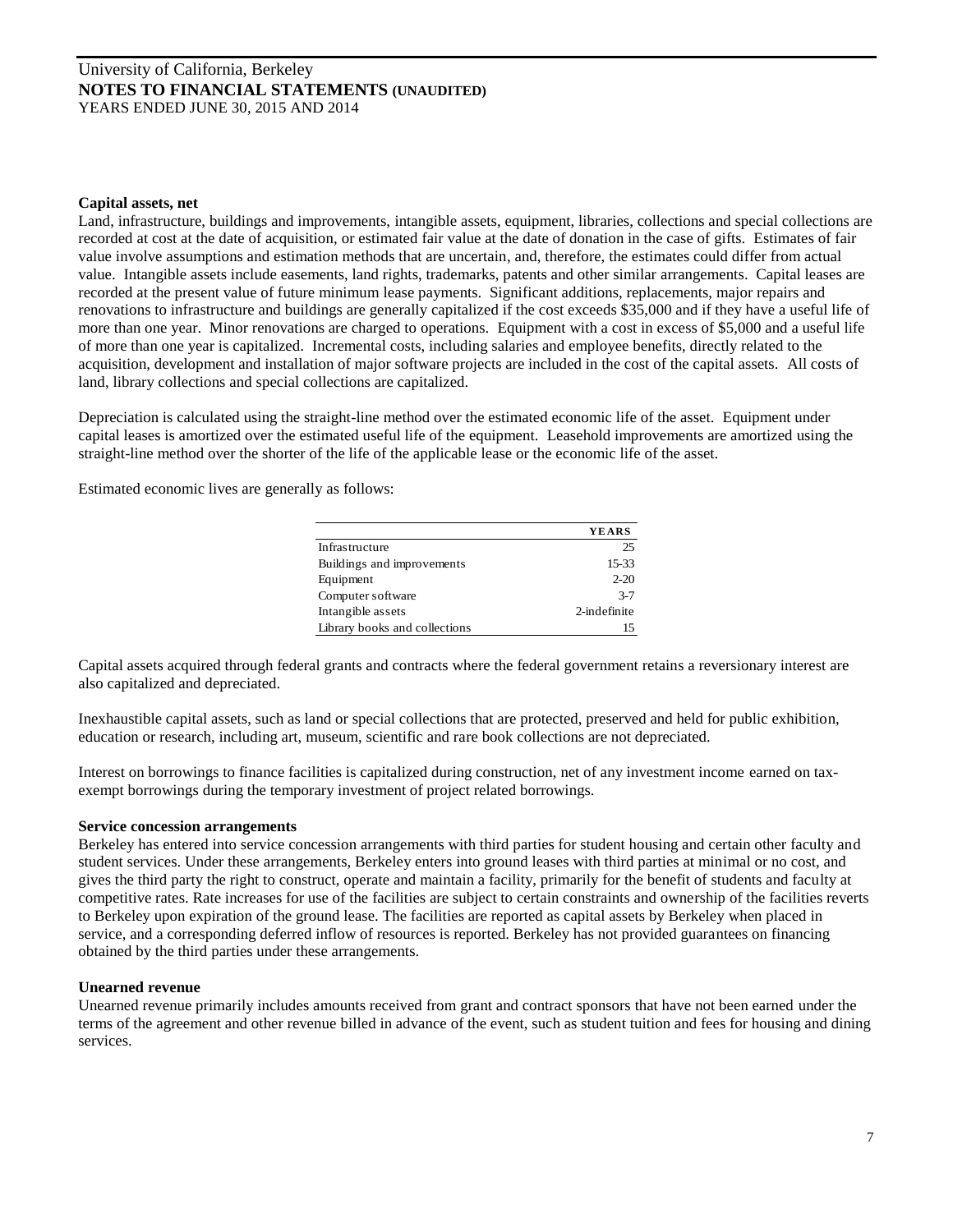#### **Funds held for others**

Funds held for others result from Berkeley acting as an agent, or fiduciary, on behalf of organizations that are not significant or financially accountable to Berkeley.

#### **Federal refundable loans**

Certain loans to students are administered by Berkeley with funding primarily supported by the federal government. Berkeley's statement of net position includes both the notes receivable and the related federal refundable loan liability representing federal capital contributions owed upon termination of the program.

#### **Self-insurance programs**

UC is self-insured or insured through a wholly owned captive insurance company for medical malpractice, workers' compensation, employee health care and general liability claims. These risks are subject to various claim and aggregate limits, with excess liability coverage provided by an independent insurer.

Liabilities are recorded when it is probable a loss has occurred and the amount of the loss can be reasonably estimated. These losses include an estimate for claims that have been incurred, but not reported. The estimated liabilities are based upon an independent actuarial determination of the present value of the anticipated future payments. While Berkeley participates in the self-insurance programs, they are administered by UC's Office of the President. Accordingly, the self-insurance funding and liabilities are not included in the accompanying financial statements.

#### **Pollution remediation obligations**

Upon an obligating event, Berkeley estimates the components of any expected pollution remediation costs and recoveries from third parties. The costs, estimated using the expected cash flow technique, are accrued as a liability. Pollution remediation liabilities generally involve groundwater, soil and sediment contamination at certain sites where state and other regulatory agencies have indicated that Berkeley is among the responsible parties. The liabilities are revalued annually and may increase or decrease the cost or recovery from third parties, if any, as a result of additional information that refines the estimates, or from payments made from revenue sources that support the activity. There were no expected recoveries at June 30, 2015 reducing the pollution remediation liability.

#### **Deferred outflows of resources and deferred inflows of resources**

Berkeley classifies gains on retirement of debt as deferred inflows of resources and losses as deferred outflows of resources and amortizes such amounts as a component of interest expense over the remaining life of the old debt, or the new debt, whichever is shorter.

Payments received or to be received by Berkeley from service concession arrangements are reported as deferred inflows of resources.

Changes in net pension liability not included in pension expense, including proportionate shares of collective pension expense from the University of California Retirement Plan, are reported as deferred outflows of resources or deferred inflows of resources related to pensions for Berkeley.

#### **Net position**

Net position is required to be classified for accounting and reporting purposes into the following categories:

#### **Net investment in capital assets**

This category includes all of Berkeley's capital assets, net of accumulated depreciation, reduced by outstanding debt attributable to the acquisition, construction, or improvement of those assets.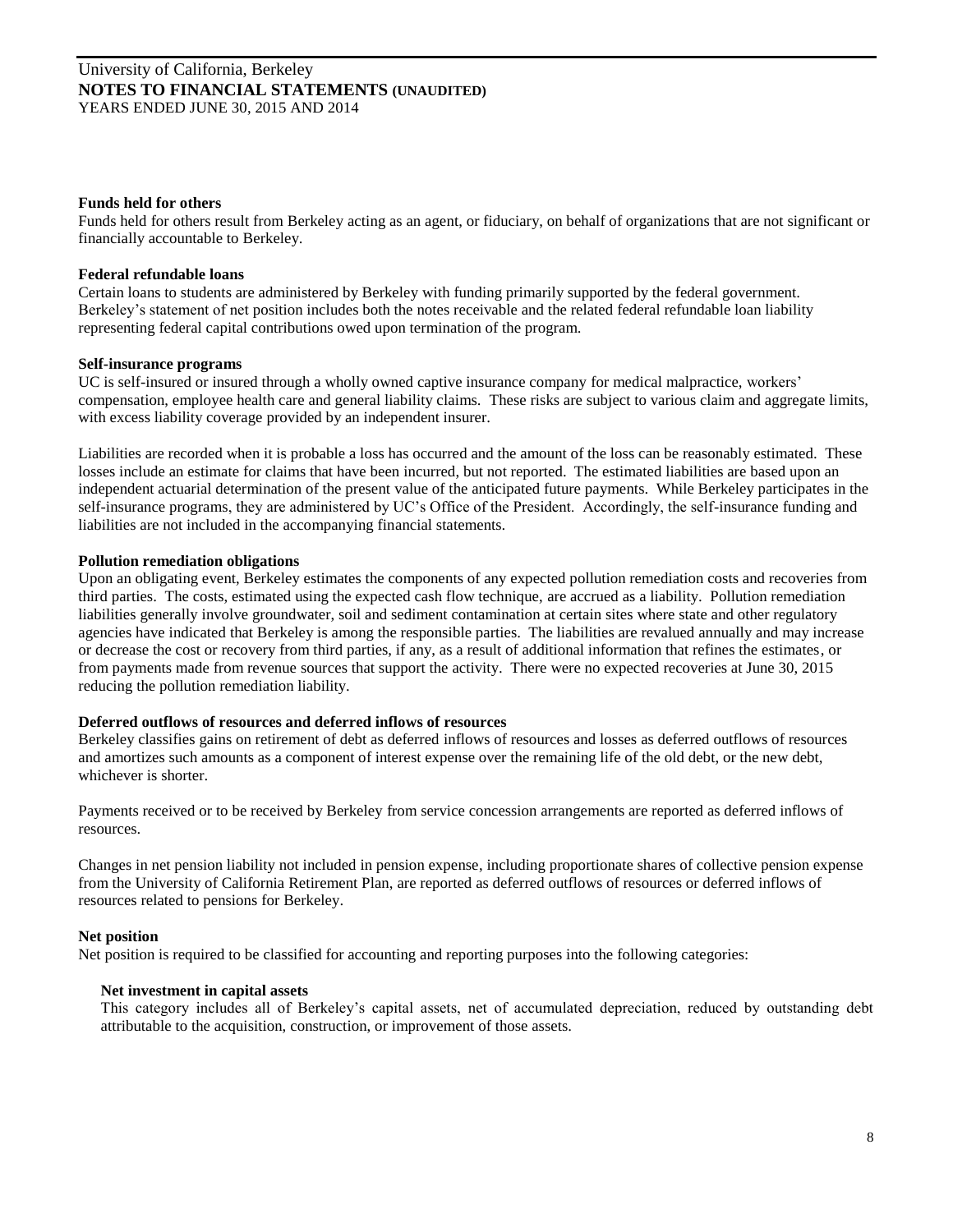#### **Restricted**

Berkeley classifies the net position resulting from transactions with purpose restrictions as restricted net position until the specific resources are used for the required purpose or for as long as the provider requires the resources to remain intact.

*Nonexpendable.* The net position subject to externally imposed restrictions, which must be retained in perpetuity by Berkeley, is classified as nonexpendable net position. This includes Berkeley's permanent endowment funds.

*Expendable.* The net position whose use by Berkeley is subject to externally imposed restrictions that can be fulfilled by actions of Berkeley pursuant to those restrictions or that expire by the passage of time are classified as expendable net position.

#### **Unrestricted**

The net position that is not subject to externally imposed restrictions governing their use are classified as unrestricted net position. Unrestricted net position may be designated for specific purposes by management or the Regents. Substantially all unrestricted net position is allocated for academic and research initiatives or programs, for capital programs or for other purposes.

Expenses are charged to either restricted or unrestricted net position based upon a variety of factors, including consideration of prior and future revenue sources, the type of expense incurred, Berkeley's budgetary policies surrounding the various revenue sources or whether the expense is a recurring cost.

#### **Revenues and expenses**

Operating revenues include receipts from student tuition and fees, grants and contracts for specific operating activities, and sales and services from educational activities and auxiliary enterprises. Operating expenses incurred in conducting the programs and services of Berkeley are presented in the statement of revenues, expenses and changes in net position as operating activities.

Certain significant revenues relied upon and budgeted for fundamental operational support of the core instructional mission of Berkeley are mandated by the GASB to be recorded as nonoperating revenues, including state educational appropriations, certain federal grants for student financial aid, private gifts and investment income, since the GASB does not consider them to be related to the principal operating activities of Berkeley.

Private gift or capital gift revenues associated with Foundation grants to Berkeley are recorded by Berkeley as gifts when the Foundation transfers the gifts to Berkeley.

Nonoperating revenues and expenses include state educational appropriations, state financing appropriations, Build America Bonds federal interest subsidies, Federal Pell Grants, private gifts for other than capital purposes, investment income, net appreciation or depreciation in the fair value of investments, interest expense and other nonoperating revenues.

State capital appropriations, capital gifts and grants, and transfers from UC are classified as other changes in net position.

#### **Student tuition and fees**

Substantially all of the student tuition and fees provide for current operations of Berkeley. A small portion of the student fees, reported as capital gifts and grants, is required for debt service associated with student union and recreational centers.

Berkeley recognizes certain scholarship allowances as the difference between the stated charge for tuition and fees, housing and dining charges, recreational center and other fees, and the amount that is paid by the student and third parties on behalf of the student. Payments of financial aid made directly to students are classified as scholarship and fellowship expenses.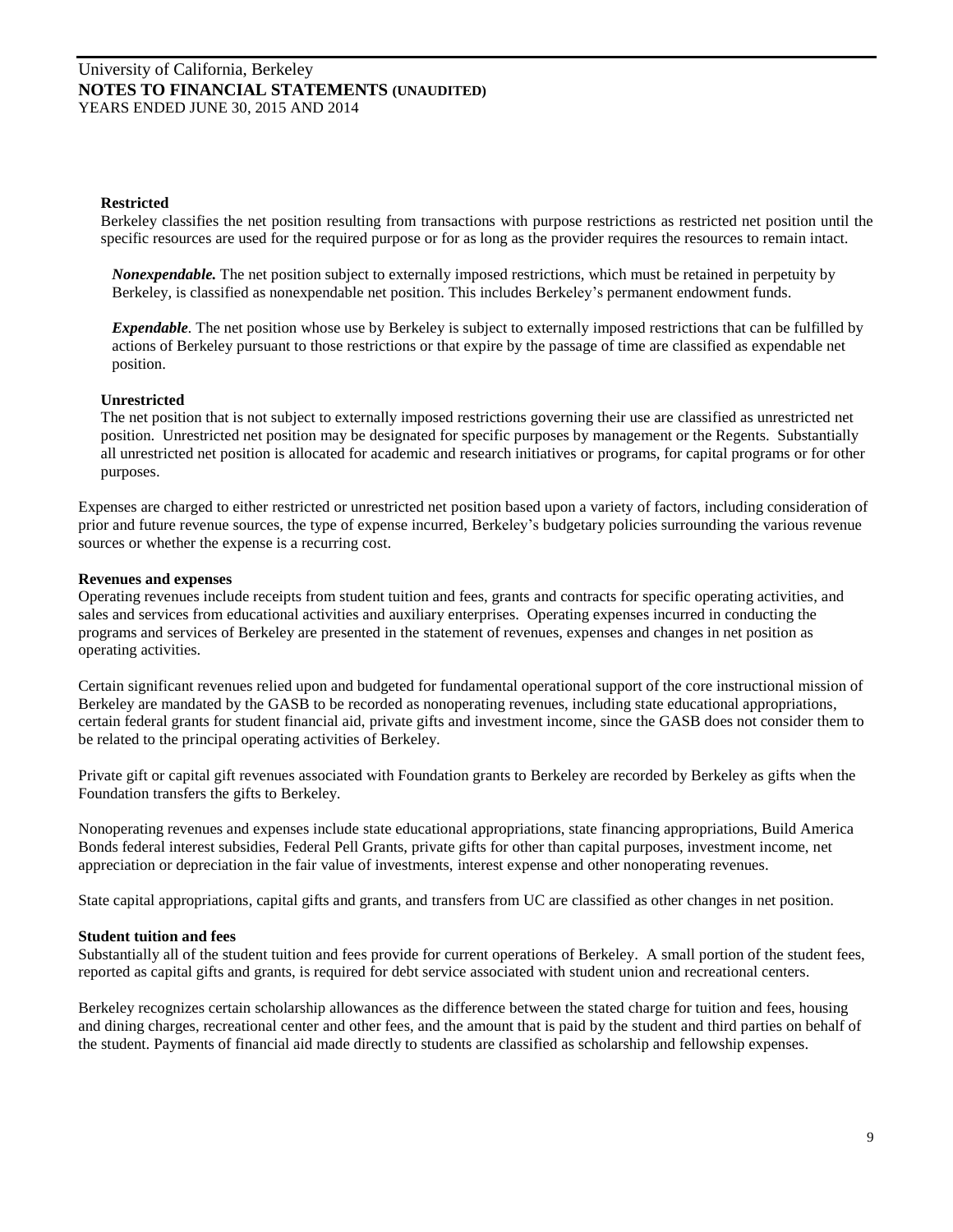Scholarship allowances are netted against student tuition and fees in the statements of revenues, expenses and changes in net position for the years ended June 30 are as follows:

| (in thousands of dollars) |         |         |
|---------------------------|---------|---------|
|                           | 2015    | 2014    |
| Student tuition and fees  | 180.413 | 172,814 |
| Auxiliary enterprises     | 32,876  | 31,367  |
| Scholarship allowances    | 213.289 | 204,181 |

#### **State appropriations**

The state of California provides appropriations to UC on an annual basis. Berkeley's allocated share of state educational appropriations from UC is recognized as nonoperating revenue; however, the related expenses for educational or other specific operating purposes are reported as operating expenses. State financing appropriations provide for principal and interest payments associated with lease-purchase agreements with the State Public Works Board and are also reported as non-operating revenue. State appropriations for capital projects are recorded as revenue under other changes in net position when the related expenditures are incurred. Special state appropriations for AIDS, tobacco, and breast cancer research are reported as grant operating revenue.

#### **Grant and contract revenue**

Berkeley receives grant and contract revenue from governmental and private sources. Berkeley recognizes revenue associated with the direct costs of sponsored programs as the related expenditures are incurred. Recovery of facilities and administrative costs of federally sponsored programs is at cost reimbursement rates negotiated with UC's federal cognizant agency, the U.S. Department of Health and Human Services. For the year ended June 30, 2015, the facilities and administrative cost recovery totaled \$118.7 million, \$82.6 million from federally sponsored programs and \$36.1 million from other sponsors. For the year ended June 30, 2014, the facilities and administrative cost recovery totaled \$118.3 million, \$80.3 million from federally sponsored programs and \$38.0 million from other sponsors.

## **Pension obligations**

The University of California Retirement Plan (UCRP) provides retirement benefits to retired employees of Berkeley. Berkeley is required to contribute to UCRP at a rate set by The Regents. Pension obligations include Berkeley's share of UC's net pension liability for UCRP and its liability to UC for additional deposits in UCRP made by UC. The additional deposits in UCRP made by UC resources were to make up the gap between the approved contribution rates and the required contributions based on The Regents' funding policy. These deposits, carried as internal loans by UC, are being repaid by Berkeley, plus accrued interest, over a thirty-year period through a supplemental pension assessment. Supplemental pension assessments and changes in Berkeley's share of the internal loans are reported as pension expense in the statements of revenues, expenses and changes in net position.

Berkeley's share of pension obligations, deferred inflows of resources, deferred outflows of resources and pension expense have been determined based upon its proportionate share of covered compensation for the fiscal year. The fiduciary net position and changes in the fiduciary net position of UCRP have been measured consistent with the accounting policies used by the plan. For purposes of measuring UCRP's fiduciary net position, investments are reported at fair value and benefit payments are recognized when due and payable in accordance with the benefit terms.

## **Retiree health benefits and obligations for retiree health benefits**

The University of California Retiree Health Benefit Trust (UCRHBT) provides retiree health benefits to retired employees of Berkeley. Contributions from Berkeley to the UCRHBT are effectively made to a single-employer health plan administered by UC as a cost-sharing plan. Berkeley is required to contribute at a rate assessed each year by UC. As a result, Berkeley's required contributions are recognized as an expense in the statements of revenues, expenses and changes in net position.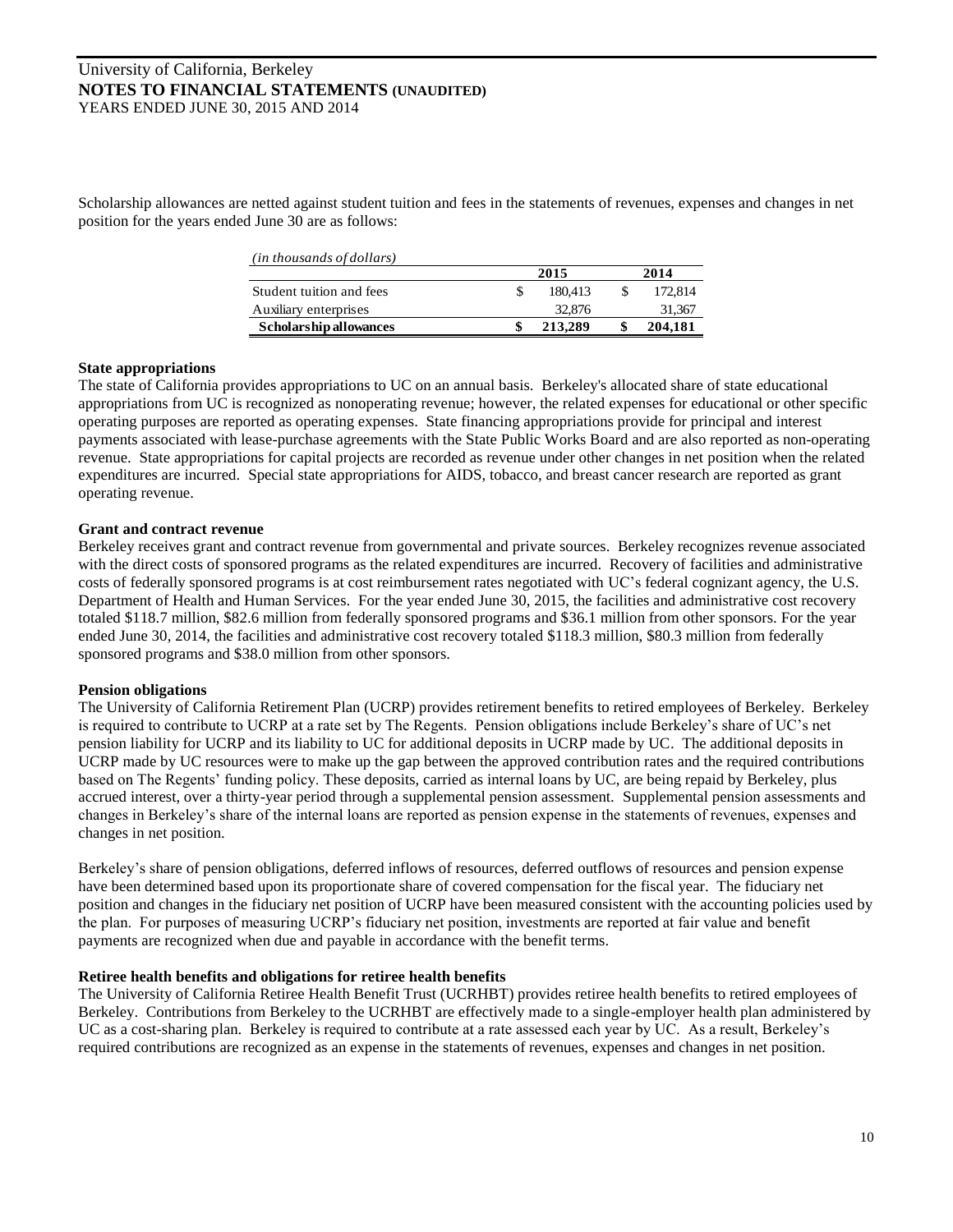#### **Transactions with UC and UC Affiliates**

Berkeley has various transactions with the UC and UC affiliates. UC, as the primary reporting entity, has at its discretion the ability to transfer cash from Berkeley at will (subject to certain restrictive covenants or bond indentures) and to use that cash at its discretion.

Certain revenues and expenses are allocated from UC to Berkeley. Allocated revenues and expenses reported in the statements of revenues, expenses and changes in net position are management's best estimates of Berkeley's arms-length receipt and payment of such amounts for its circumstances.

## **Compensated absences**

Berkeley accrues annual leave, including employer-related costs, for employees at rates based upon length of service and job classification and compensatory time based upon job classification and hours worked.

#### **Endowment spending**

Under provisions of California law, the Uniform Prudent Management of Institutional Funds Act allows for investment income, as well as a portion of realized and unrealized gains, to be expended for the operational requirements of Berkeley programs.

#### **Tax exemption**

UC is recognized as a tax-exempt organization under Section 501(c) (3) of the Internal Revenue Code (IRC). Because UC is a state institution, related income received by UC is also exempt from federal tax under IRC Section 115(a). In addition, UC is exempt from state income taxes imposed under the California Revenue and Taxation Code.

#### **Use of estimates**

The preparation of financial statements in conformity with accounting principles generally accepted in the United States of America requires management to make estimates and assumptions that affect the reported amounts of assets and liabilities and disclosure of contingent assets and liabilities at the date of the financial statements and the reported amounts of revenues and expenses during the reporting period. Although management believes the estimates and assumptions are reasonable, they are based upon information available at the time the estimate or judgment is made and actual amounts could differ from those estimates.

## **Reclassifications**

Certain reclassifications have been made to the 2014 financial information to conform to the 2015 financial statement presentation.

#### **New accounting pronouncements**

In February 2015, the GASB issued Statement No. 72, *Fair Value Measurement and Application,* effective for Berkeley's fiscal year beginning July 1, 2015. This Statement establishes standards for accounting and financial reporting for fair value measurements. The Statement requires investments to be measured at fair value and permits the use of net asset value as the fair value when an investment does not have a readily determinable fair value. Fair value is defined as the price that would be received to sell an asset or paid to transfer a liability in an orderly transaction between market participants at the measurement date. Statement No. 72 also requires certain disclosures related to all fair value measurements. Berkeley is evaluating the effect that Statement No. 72 will have on its financial statements.

In June 2015, the GASB issued Statement No. 73, *Accounting and Financial Reporting for Pensions and Related Assets That Are Not within the Scope of GASB Statement 68, and Amendments to Certain Provisions of GASB Statements 67 and 68,*  effective for Berkeley's fiscal year beginning July 1, 2015. This Statement establishes requirements for those pensions and pension plans that were not covered by Statements 67 and 68, specifically those not administered through a trust meeting specified criteria. Berkeley is evaluating the effect that Statement 73 will have on its financial statements.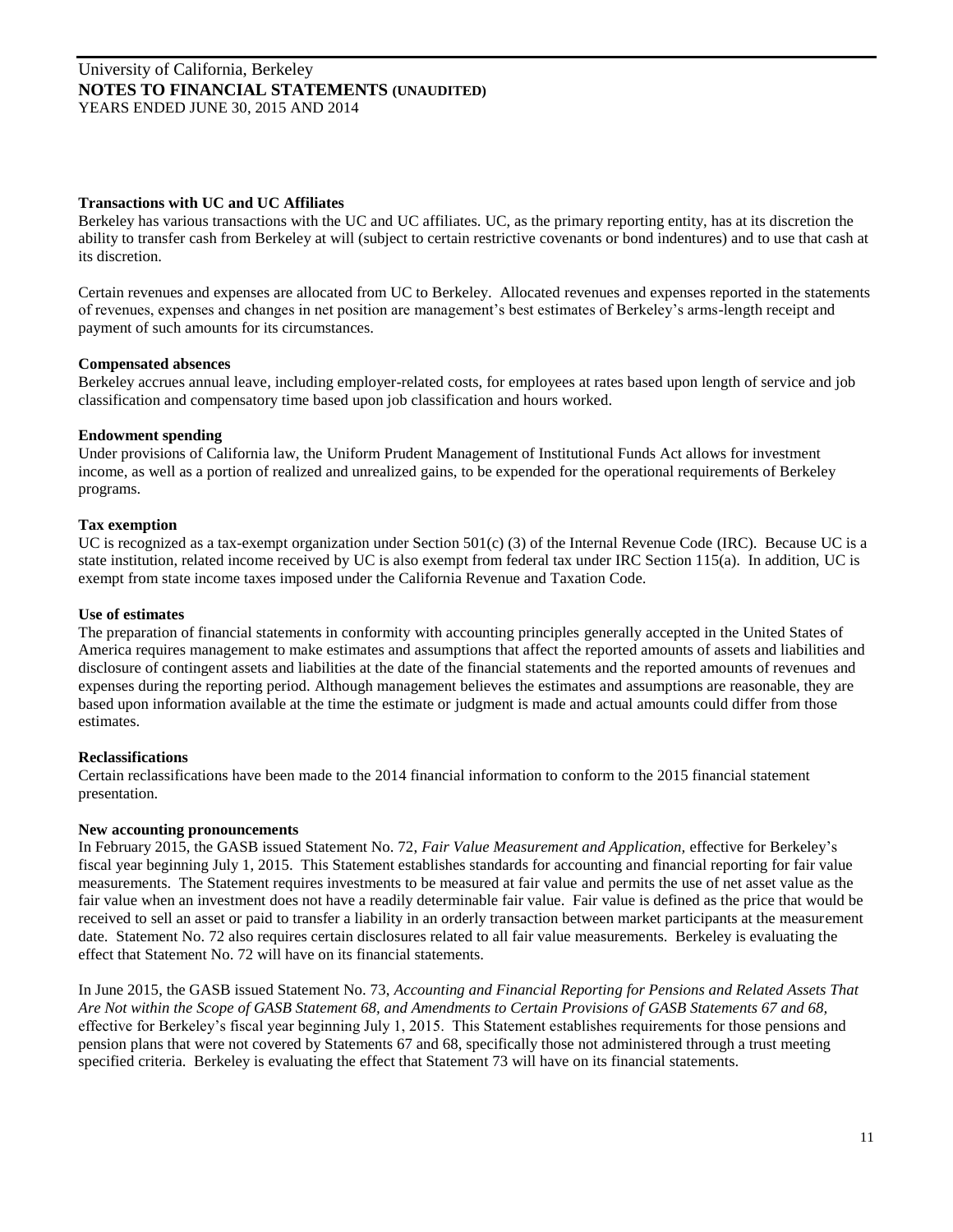In June 2015, the GASB issued Statement No. 75, *Accounting and Financial Reporting for Postemployment Benefits Other Than Pensions,* effective for Berkeley's fiscal year beginning July 1, 2017. This Statement revises existing standards for measuring and reporting retiree health benefits provided by Berkeley to its employees. This Statement requires recognition of a liability equal to the net retiree health benefit liability, which is measured as the total retiree health benefit liability, less the amount of the UCRHBT's fiduciary net position. The total retiree health benefit liability is determined based upon discounting projected benefit payments based on claims costs, the benefit terms and legal agreements existing at the UCRHBT's fiscal year end. Projected benefit payments are required to be discounted using a single rate that reflects the expected rate of return of investments, to the extent that plan assets are available to pay beneftis, and a tax-exempt, high-quality municipal bond rate when plan assets are not available. The Statement requires that most changes in the net retiree health benefit liability be included in the retiree health benefit expense in the period of change. As of June 30, 2015 Berkeley reported a retiree health benefit obligation of \$830 million. Under Statement No. 75, Berkeley's OPEB obligation is expected to increase. Berkeley is evaluating the effect that Statement 75 will have on its financial statements.

In June 2015, the GASB issued Statement No. 76, *The Hierarchy of Generally Accepted Accounting Principles for State and Local Governments,* effective for Berkeley's fiscal year beginning July 1, 2015. This Statement reduces the GAAP hierarchy to two categories of authoritative GAAP from the four categories under GASB Statement No. 55, *The Hierarchy of Generally Accepted Accounting Principles for State and Local Governments.* The first category of authoritative GAAP consists of GASB Statements of Governmental Accounting Standards. The second category comprises GASB Technical Bulletins and Implementation Guides, as well as guidance from the American Institute of Certified Public Accountants that is cleared by the GASB. Berkeley is evaluating the effect that Statement 76 will have on its financial statements.

In August 2015, the GASB issued Statement No. 77, *Tax Abatement Disclosures,* effective for Berkeley's fiscal year beginning July 1, 2016. This statement requires governments to disclose information about their own tax abatements separately from information about tax abatements that are entered into by other governments that reduce the reporting government's tax revenues. The purpose of this statement is to increase transparency in regards to tax abatements governments enter into and make the impact of these agreements more apparent to users of the financial statements. Berkeley is evaluating the effect that Statement 77 will have on its financial statements.

## **NOTE 1: CASH AND CASH EQUIVALENTS**

UC maintains centralized management for substantially all of its cash and cash equivalents. Cash and cash equivalents consists of cash in Berkeley's demand deposit accounts and cash in UC's STIP.

Cash in Berkeley's demand deposit accounts is minimized by sweeping available cash balances into UC's investment accounts on a daily basis. At June 30, 2015 and 2014, the carrying amount of Berkeley's demand deposits, generally held in nationally recognized banking institutions, was \$8.5 million and \$1.8 million, respectively. Berkeley's deposits in demand deposit accounts are uninsured and uncollateralized.

Berkeley does not have a significant exposure to foreign currency risk in demand deposit accounts. Accounts held in foreign countries maintain minimum operating balances with the intent to reduce potential foreign exchange risk while providing an adequate level of liquidity to meet the obligations of the academic programs established abroad. The equivalent U.S. dollar balance required to support research groups in foreign countries was \$0.7 million at June 30, 2015 and \$0.2 million at June 30, 2014.

A portion of Berkeley's cash is deposited by UC into the STIP. STIP allows Berkeley to maximize its returns on its short-term cash balances by taking advantage of the economies of scale of investing in a large pool with a broad range of maturities and is managed to maximize current earned income. Cash to provide for payroll, construction expenditures and other operating expenses is invested in STIP. At June 30, 2015 and 2014, the carrying amount of Berkeley's STIP was \$349.4 million and \$494.9 million, respectively.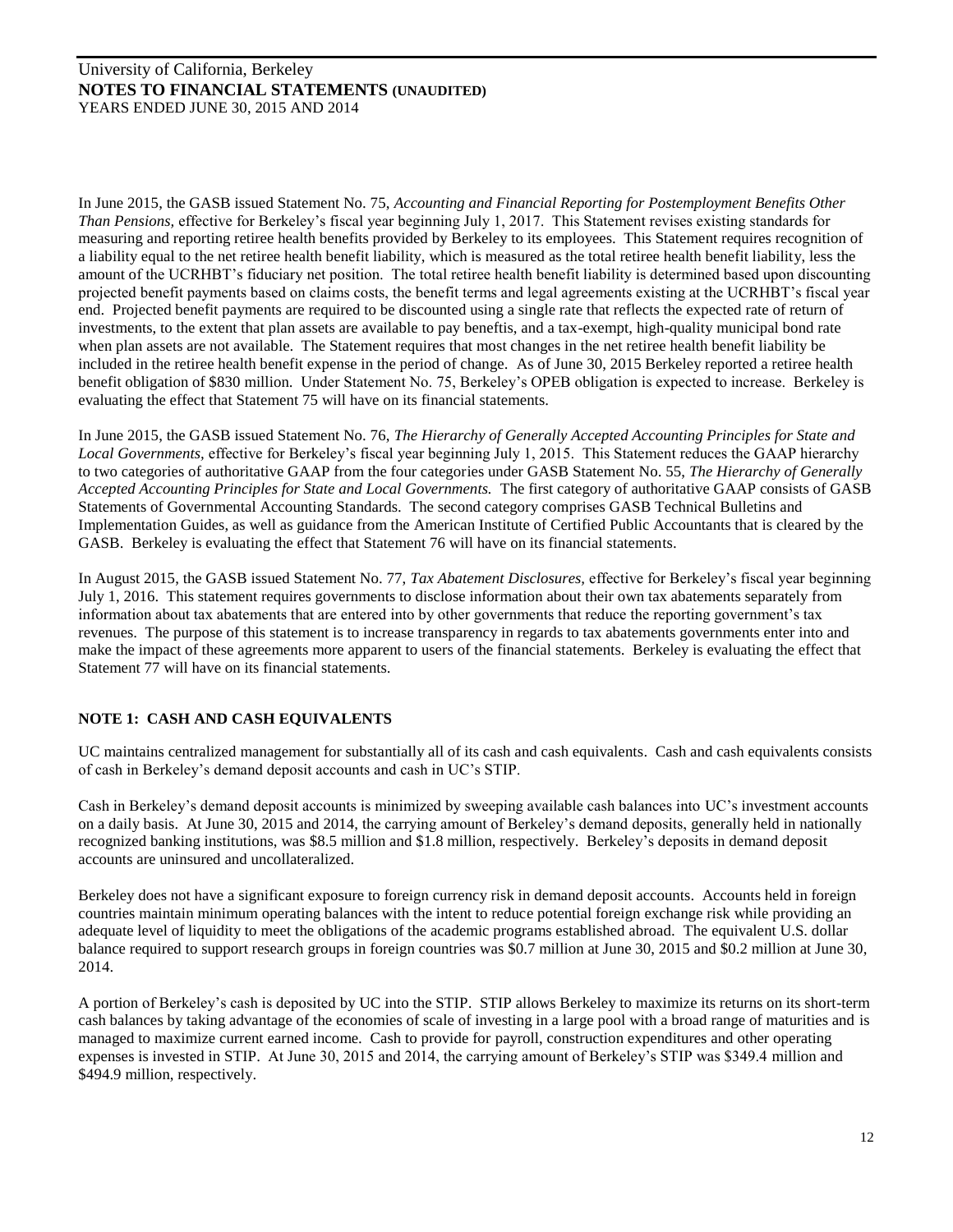## **NOTE 2: INVESTMENTS**

The Regents, as the governing Board of UC, is responsible for the oversight of UC's investments and establishes investment policy, which is carried out by UC's Chief Investment Officer. These investments are associated with the STIP, TRIP, GEP, and other investment pools managed by UC's Chief Investment Officer, or are separately invested.

Berkeley's share of STIP is classified as cash and cash equivalents in the statements of net position.

UC does not maintain the composition of investments by investment type by campus. UC managed commingled funds (UC pooled funds) serve as the core investment vehicle for Berkeley. A description of the funds used is as follows:

TRIP allows Berkeley the opportunity to maximize the return on its long-term working capital by taking advantage of the economies of scale of investing in a large pool across a broad range of asset classes. TRIP supplements STIP by investing in an intermediate-term, higher risk portfolio allocated across equities, fixed-income and liquid alternative strategies. It allows Berkeley to maximize its return on its long-term capital. Its objective is to generate a rate of return above the policy benchmark, after all costs and fees, consistent with liquidity, cash flow requirements and the risk. TRIP is considered to be an external investment pool from Berkeley's perspective. The fair value of Berkeley's investment in TRIP was \$1,033.0 million and \$1,004.5 million at June 30, 2015 and 2014, respectively.

Investments in TRIP are committed for a three-year lock-up period and would therefore not be available to Berkeley until the end of such lock-up period. After the lock-up period expires, one calendar quarter notice will be required for any redemptions or withdrawls. Withdrawls will occur on the last business day of the month. Investments into TRIP are subject to certain withdrawl guidelines such as limiting the withdrawls to 10% of the current value of TRIP in any one quarter.

GEP is an investment pool in which a large number of individual endowments participate in order to benefit from diversification and economies of scale. GEP is a balanced portfolio of equities, fixed-income securities and alternative investements. The primary goal is to maximize long-term total return, growth of principal and a growing payout stream to ensure that future funding for endowment-supported activities can be maintained. Where donor agreements place constraints on allowable investments, assets associated with endowments are invested in accordance with the terms of the agreements. The fair value of Berkeley's investment in GEP was \$2,427.0 million and \$2,370.0 million at June 30, 2015 and 2014, respectively.

There are many factors that can affect the value of investments. In addition to market risk, credit risk, custodial credit risk, concentration of credit risk and foreign currency risk may affect both equity and fixed-income securities. Equity securities are affected by such factors as economic conditions, individual company earnings performance and market liquidity, while fixedincome securities are particularly sensitive to credit risk, inflation and changes in interest rates.

Additional information on UC's investments can be obtained from its 2014-2015 annual financial report.

## **NOTE 3: INVESTMENTS HELD BY TRUSTEES**

Proceeds from the sale of the state of California's lease revenue bonds to be used for financing certain Berkeley capital projects were deposited in a commingled U.S. bond fund managed by the state of California Treasurer's Office, as trustee, and distributed to Berkeley as the projects are constructed. The fair value of these deposits was \$9.6 million and \$33.6 million at June 30, 2015 and 2014, respectively.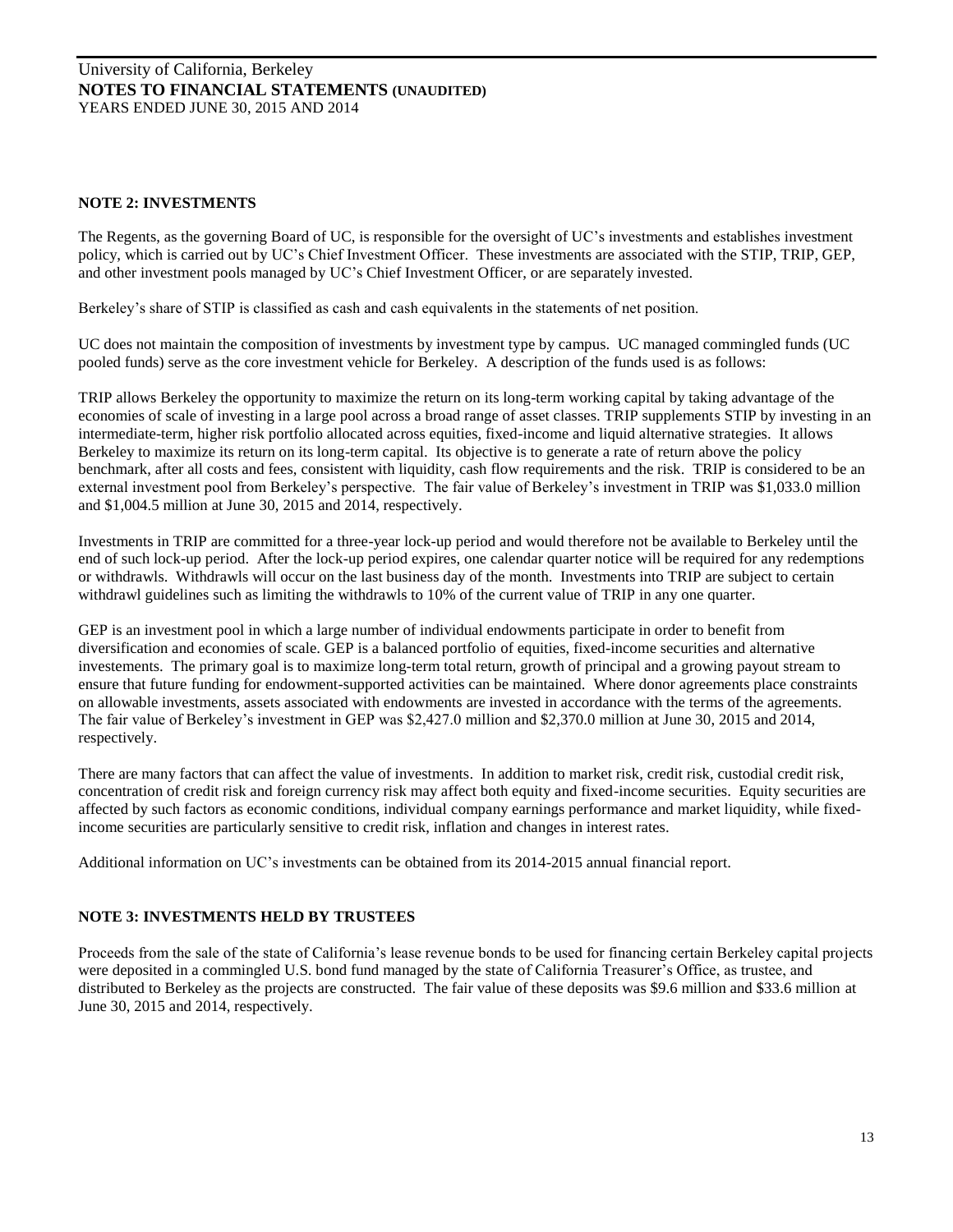## **NOTE 4: RESTRICTED BOND PROCEEDS HELD BY UC**

Proceeds from the sale of UC revenue bonds to be used for financing certain Berkeley capital projects were deposited in a commingled fund managed by the Treasurer of the Regents and distributed to Berkeley as the projects are constructed. Berkeley's share of restricted bond proceeds held by UC was \$40.8 million at June 30, 2015 and \$179.5 million at June 30, 2014.

## **NOTE 5: ACCOUNTS RECEIVABLE**

Accounts receivable and the allowance for uncollectible accounts at June 30 are as follows:

|                                      | <b>STATE &amp; FEDERAL</b><br><b>GOVERNMENT</b> |         | <b>LOCAL GOVT &amp;</b><br><b>PRIVATE GRANTS &amp;</b><br><b>CONTRACTS</b> | <b>OTHER</b> | <b>TOTAL</b>  |
|--------------------------------------|-------------------------------------------------|---------|----------------------------------------------------------------------------|--------------|---------------|
| At June 30, 2015                     |                                                 |         |                                                                            |              |               |
| Accounts receivable                  | \$                                              | 154,701 | \$<br>58.374                                                               | \$<br>36,799 | \$<br>249,874 |
| Allowance for uncollectible accounts |                                                 | (401)   | (1,155)                                                                    | (3,610)      | (5,166)       |
| Accounts receivable, net             | \$                                              | 154,300 | \$<br>57,219                                                               | \$<br>33,189 | \$<br>244,708 |
| At June 30, 2014                     |                                                 |         |                                                                            |              |               |
| Accounts receivable                  | \$                                              | 109,653 | \$<br>37,310                                                               | \$<br>37,928 | \$<br>184,891 |
| Allowance for uncollectible accounts |                                                 | (426)   | (1,013)                                                                    | (6,116)      | (7, 555)      |
| Accounts receivable, net             | \$                                              | 109,227 | \$<br>36.297                                                               | \$<br>31,812 | \$<br>177,336 |

Berkeley's other accounts receivable are primarily related to tuition and fees and auxiliary enterprises.

The expense for uncollectible accounts has either increased or (decreased) the following revenues for the years ended June 30:

| (in thousands of dollars)          |                 |         |
|------------------------------------|-----------------|---------|
|                                    | 2015            | 2014    |
| Student tuition and fees           | \$<br>$(58)$ \$ | (437)   |
| Grants and contracts               | (66)            | (198)   |
| Educational activities             | 69              | 104     |
| Auxiliary enterprises              | 135             | (209)   |
| Other operating revenues           | 1,647           | (391)   |
| Expense for uncollectible accounts | 1.727           | (1,131) |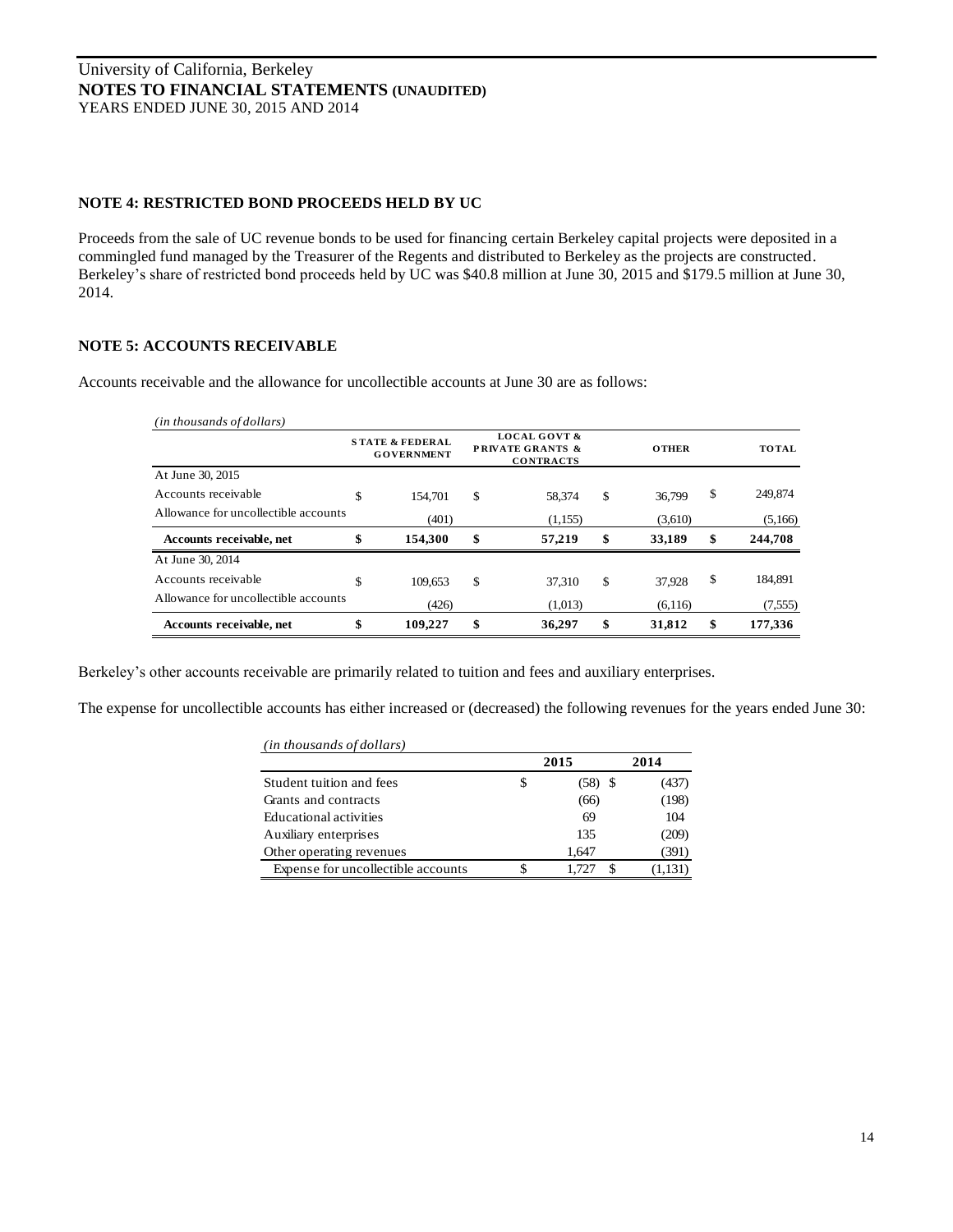## **NOTE 6: PLEDGES RECEIVABLE**

The composition of pledges receivable at June 30, 2015 and 2014 is summarized as follows:

| (in thousands of dollars)                   |                   |           |
|---------------------------------------------|-------------------|-----------|
|                                             | 2015              | 2014      |
| Total pledges receivable outstanding        | \$<br>24.958 \$   | 41,285    |
| Less: Unamortized discount to present value | (606)             | (997)     |
| Allowance for uncollectible pledges         | (14,093)          | (14, 836) |
| Total pledges receivable, net               | 10,259            | 25,452    |
| Less: Current portion of pledges receivable | (2,726)           | (5,674)   |
| Noncurrent portion of pledges receivable    | \$<br>\$<br>7.533 | 19,778    |

Future receipts under pledge agreements for each of the five fiscal years subsequent to June 30, 2015 and thereafter are as follows:

| (in thousands of dollars)            |              |
|--------------------------------------|--------------|
| Year Ending June 30                  |              |
| 2016                                 | \$<br>14,120 |
| 2017                                 | 4,910        |
| 2018                                 | 2,825        |
| 2019                                 | 568          |
| 2020                                 | 265          |
| 2021-2025                            | 1,270        |
| Beyond 2025                          | 1,000        |
| Total payments on pledges receivable | \$<br>24,958 |

Adjustments to the allowance for uncollectible pledges for Berkeley have decreased the following revenues for the years ended June 30, 2015 and 2014:

| (in thousands of dollars) |   |         |         |
|---------------------------|---|---------|---------|
|                           |   | 2015    | 2014    |
| Private gifts             | S | (293)   | (9,173) |
| Capital gifts and grants  |   | (8.119) | (220)   |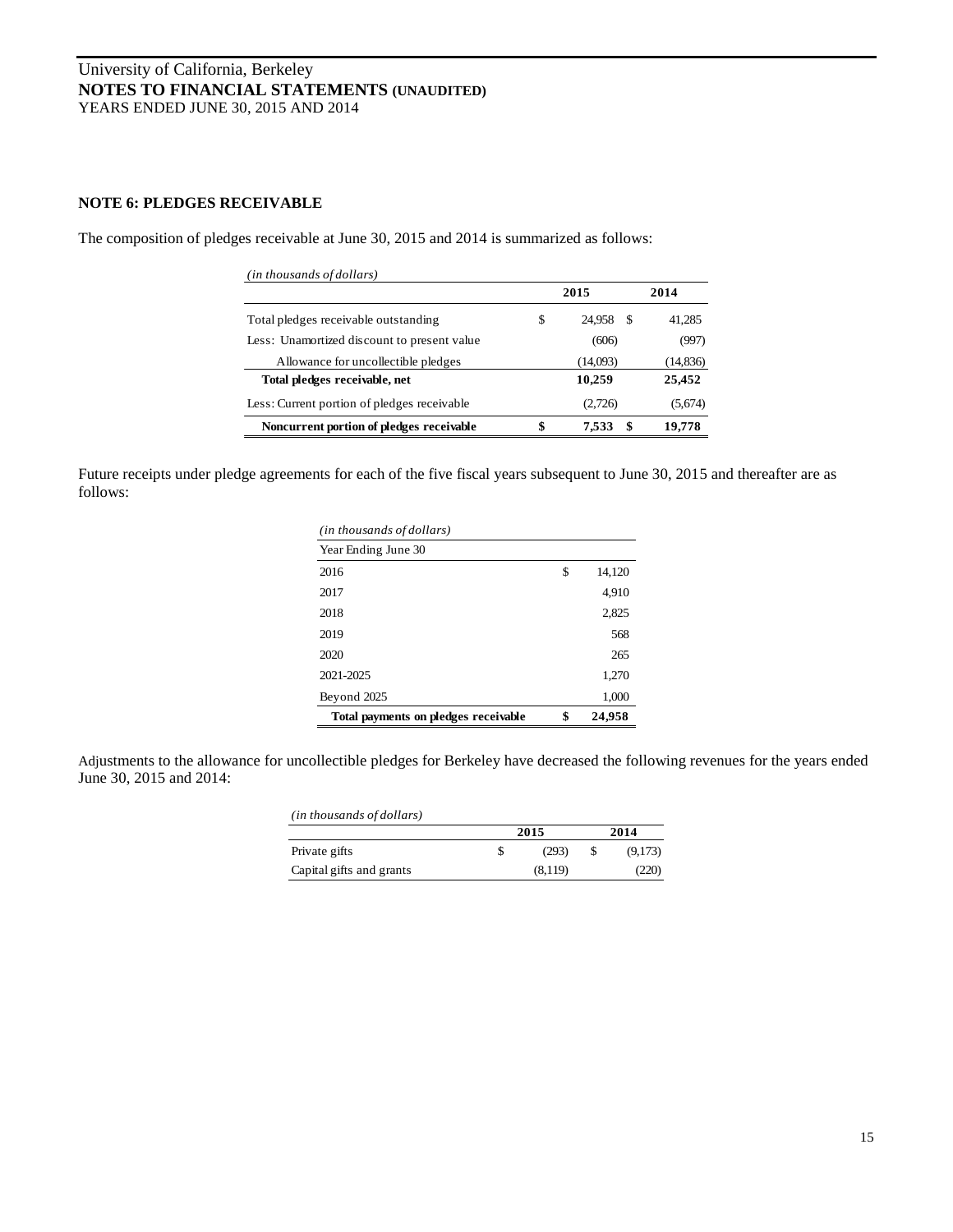## **NOTE 7: NOTES AND MORTGAGES RECEIVABLE**

Notes and mortgages receivable at June 30, 2015 and 2014, along with the allowance for uncollectible amounts, are as follows:

| (in thousands of dollars)           |                |    |              |                  |    |              |
|-------------------------------------|----------------|----|--------------|------------------|----|--------------|
|                                     |                |    |              |                  |    |              |
|                                     | <b>CURRENT</b> |    | <b>NOTES</b> | <b>MORTGAGES</b> |    | <b>TOTAL</b> |
| At June 30, 2015                    |                |    |              |                  |    |              |
| Notes and mortgages receivable.     | \$<br>5.001    | S  | 25,868       | \$<br>2.170      | S  | 28,038       |
| Allowance for uncollectible amounts | (51)           |    | (1, 815)     |                  |    | (1,815)      |
| Notes and mortgages receivable, net | \$<br>4.950    | \$ | 24,053       | \$<br>2.170      | \$ | 26,223       |
| At June 30, 2014                    |                |    |              |                  |    |              |
| Notes and mortgages receivable.     | \$<br>4.937    | S  | 24.857       | \$<br>2.533      | \$ | 27,390       |
| Allowance for uncollectible amounts | (107)          |    | (2,103)      |                  |    | (2,103)      |
| Notes and mortgages receivable, net | \$<br>4.830    |    | 22.754       | \$<br>2.533      |    | 25,287       |

#### **NOTE 8: CAPITAL ASSETS**

Berkeley's capital asset activity for the years ended June 30 is as follows:

| Definered a capital asset activity for the years ended jume by is as follows.<br>(in thousands of dollars) |    |           |    |                                                |      |                  |               |              |                                                |                  |    |           |
|------------------------------------------------------------------------------------------------------------|----|-----------|----|------------------------------------------------|------|------------------|---------------|--------------|------------------------------------------------|------------------|----|-----------|
|                                                                                                            |    | 2013      |    | <b>ADDITIONS</b>                               |      | <b>DISPOSALS</b> |               | 2014         | <b>ADDITIONS</b>                               | <b>DISPOSALS</b> |    | 2015      |
| ORIGINAL COST                                                                                              |    |           |    |                                                |      |                  |               |              |                                                |                  |    |           |
| Land                                                                                                       | S. | 110.989   |    |                                                |      |                  | <sup>\$</sup> | 110,989      |                                                |                  | s  | 110,989   |
| Infrastructure                                                                                             |    | 62,176 \$ |    | 1,233                                          | - \$ | (51)             |               | 63,358 \$    | $6,342$ \$                                     |                  |    | 69,700    |
| Buildings and improvements                                                                                 |    | 4,111,071 |    | 103,607                                        |      | (9,664)          |               | 4,205,014    | 307,942                                        | (1,612)          |    | 4,511,344 |
| Equipment, software and intangibles                                                                        |    | 505,181   |    | 29,160                                         |      | (18, 408)        |               | 515,933      | 43,312                                         | (36, 546)        |    | 522,699   |
| Libraries and collections                                                                                  |    | 946,060   |    | 32,648                                         |      | (6,783)          |               | 971,925      | 33,226                                         | (13, 633)        |    | 991,518   |
| Special collections                                                                                        |    | 110,783   |    | 4,583                                          |      |                  |               | 115,366      | 5,607                                          |                  |    | 120,973   |
| Construction in progress                                                                                   |    | 247,528   |    | 157,692                                        |      |                  |               | 405,220      | (22,756)                                       |                  |    | 382,464   |
| Capital assets, at original cost                                                                           |    | 6,093,788 | £. | 328,923                                        | -S   | $(34,906)$ \$    |               | 6,387,805 \$ | 373,673                                        | $(51,791)$ \$    |    | 6,709,687 |
|                                                                                                            |    | 2013      |    | <b>DEPRECIATION AND</b><br><b>AMORTIZATION</b> |      | <b>DISPOSALS</b> |               | 2014         | <b>DEPRECIATION AND</b><br><b>AMORTIZATION</b> | <b>DISPOSALS</b> |    | 2015      |
| <b>ACCUMULATED DEPRECIATION AND AMORTIZATION</b>                                                           |    |           |    |                                                |      |                  |               |              |                                                |                  |    |           |
| Infrastructure                                                                                             | S  | 24,130 \$ |    | 2,378 \$                                       |      | $(22)$ \$        |               | 26,486 \$    | 2,652                                          |                  | s  | 29,138    |
| Buildings and improvements                                                                                 |    | 1,371,702 |    | 128,832                                        |      | (6,596)          |               | 1,493,938    | 135,378                                        | (2,753)          |    | 1,626,563 |
| Equipment, software and intangibles                                                                        |    | 375,184   |    | 32,497                                         |      | (16, 192)        |               | 391,489      | 33,549                                         | (36,078)         |    | 388,960   |
| Libraries and collections                                                                                  |    | 707,281   |    | 29,207                                         |      | (6,783)          |               | 729,705      | 29,983                                         | (13, 633)        |    | 746,055   |
| Accumulated depreciation and amortization                                                                  |    | 2,478,297 | S  | 192,914                                        | -S   | $(29,593)$ \$    |               | 2,641,618 \$ | 201,562                                        | $(52, 464)$ \$   |    | 2,790,716 |
| Capital assets, net                                                                                        | S  | 3,615,491 |    |                                                |      |                  |               | 3,746,187    |                                                |                  | \$ | 3,918,971 |

Service concession arrangements, reported as buildings and improvements, are \$19.1 million of original cost and no accumulated depreciation at June 30, 2015. No service concession arrangements were recorded at June 30, 2014.

#### **NOTE 9: DEBT**

UC directly finances Berkeley's construction, renovation and acquisition of facilities and equipment, or for such other purposes as are authorized by The Regents through the issuance of debt obligations. Commercial paper and bank loans provide interim financing. Long-term financing includes revenue bonds, capital lease obligations and other borrowings.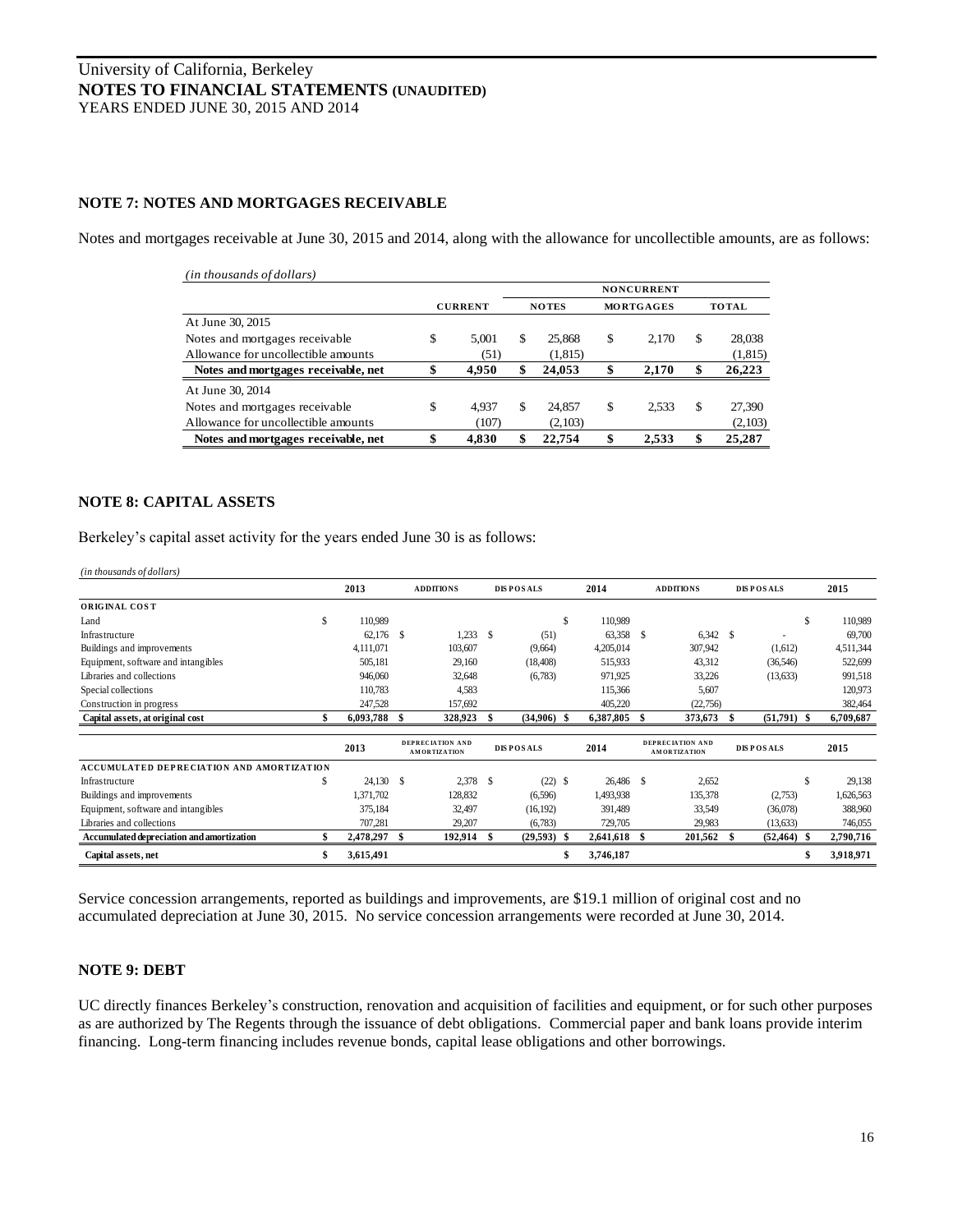Berkeley's share of outstanding debt at June 30 is as follows:

|                                        | <b>INTEREST RATES</b> | <b>MATURITY YEARS</b> |    | 2015      |    | 2014      |
|----------------------------------------|-----------------------|-----------------------|----|-----------|----|-----------|
| <b>INTERIM FINANCING:</b>              |                       |                       |    |           |    |           |
| Commercial paper                       | 0.1459%               |                       | S. | 67,323    | -8 | 67,793    |
| <b>LONG-TERM FINANCING:</b>            |                       |                       |    |           |    |           |
| UC general revenue bonds               | $0.1 - 7.6\%$         | 2016-2112             |    | 1,588,965 |    | 1,692,031 |
| UC limited projects revenue bonds      | $0.6 - 6.3\%$         | 2016-2045             |    | 659,585   |    | 553,735   |
| <b>UC</b> revenue bonds                |                       |                       |    | 2.248.550 |    | 2,245,766 |
| Capital lease obligations              | $1.40 - 3.255\%$      | 2015-2019             |    | 6,934     |    | 5,522     |
| Other borrowings                       | $0.0 - 1.99\%$        | 2016-2025             |    | 10,082    |    | 3,023     |
| <b>Total outstanding debt</b>          |                       |                       |    | 2,332,889 |    | 2,322,104 |
| Less: Commercial paper                 |                       |                       |    | (67, 323) |    | (67,793)  |
| Current portion of outstanding debt    |                       |                       |    | (99, 865) |    | (99,232)  |
| Noncurrent portion of outstanding debt |                       |                       |    | 2,165,701 |    | 2,155,079 |

Interest expense associated with financing projects during construction, net of any investment income earned on tax-exempt bond proceeds during construction, is capitalized. Total interest expense during the years ended June 30, 2015 and 2014 was \$91.9 million and \$81.3 million, respectively. Interest expense, net of investment income, totaling \$18.7 million and \$1.3 million was capitalized during the years ended June 30, 2015 and 2014, respectively. The remaining \$73.2 million in 2015 and \$80.0 million in 2014 is reported as interest expense in the statement of revenues, expenses and changes in net position.

#### **Outstanding Debt Activity**

|                                                    | <b>UC REVENUE</b><br><b>BONDS</b> |    | <b>CAPITAL LEASE</b><br><b>OBLIGATIONS</b> |      | <b>OTHER</b><br><b>BORROWINGS</b> |      | TOTAL      |
|----------------------------------------------------|-----------------------------------|----|--------------------------------------------|------|-----------------------------------|------|------------|
| Year ended June 30, 2015                           |                                   |    |                                            |      |                                   |      |            |
| Long-term debt and capital leases at June 30, 2014 | \$<br>2,245,766                   | -S | 5,522 \$                                   |      | $3,023$ \$                        |      | 2,254,311  |
| New obligations                                    | 99,945                            |    | 3,483                                      |      | 7,059                             |      | 110,487    |
| Refinancing or prepayment of outstanding debt      |                                   |    |                                            |      |                                   |      |            |
| Scheduled principal payments                       | (97, 161)                         |    | (2,071)                                    |      |                                   |      | (99, 232)  |
| Long-term debt and capital leases at June 30, 2015 | 2,248,550                         |    | 6,934                                      |      | 10,082                            |      | 2,265,566  |
| Less: Current portion                              | (97, 177)                         |    | (2,627)                                    |      | (61)                              |      | (99, 865)  |
| Noncurrent portion at June 30, 2015                | \$<br>2,151,373                   | \$ | 4,307                                      | -S   | 10,021                            | - \$ | 2,165,701  |
| Year ended June 30, 2014                           |                                   |    |                                            |      |                                   |      |            |
| Long-term debt and capital leases at June 30, 2013 | \$<br>1,558,510 \$                |    | 362,079                                    | - \$ | 39,328 \$                         |      | 1,959,917  |
| New obligations                                    | 704,919                           |    |                                            |      |                                   |      | 704,919    |
| Refinancing or prepayment of outstanding debt      |                                   |    | (339, 342)                                 |      | (32,799)                          |      | (372, 141) |
| Scheduled principal payments                       | (17,663)                          |    | (17,215)                                   |      | (3,506)                           |      | (38, 384)  |
| Long-term debt and capital leases at June 30, 2014 | 2,245,766                         |    | 5,522                                      |      | 3,023                             |      | 2,254,311  |
| Less: Current portion                              | (97, 161)                         |    | (2,071)                                    |      |                                   |      | (99,232)   |
| Noncurrent portion at June 30, 2014                | \$<br>2,148,605                   | \$ | 3,451                                      | -S   | 3,023                             | -SS  | 2,155,079  |

#### **Commercial Paper**

Commercial paper may be issued for interim/permanent financing for capital projects, interim financing of equipment, standby or interim financing for gift financed projects and working capital for Berkeley.

The program's liquidity is supported by available investments in STIP and TRIP. Commercial paper is collateralized by a pledge of the revenues derived from the ownership or operation of the projects financed and constitute limited obligations of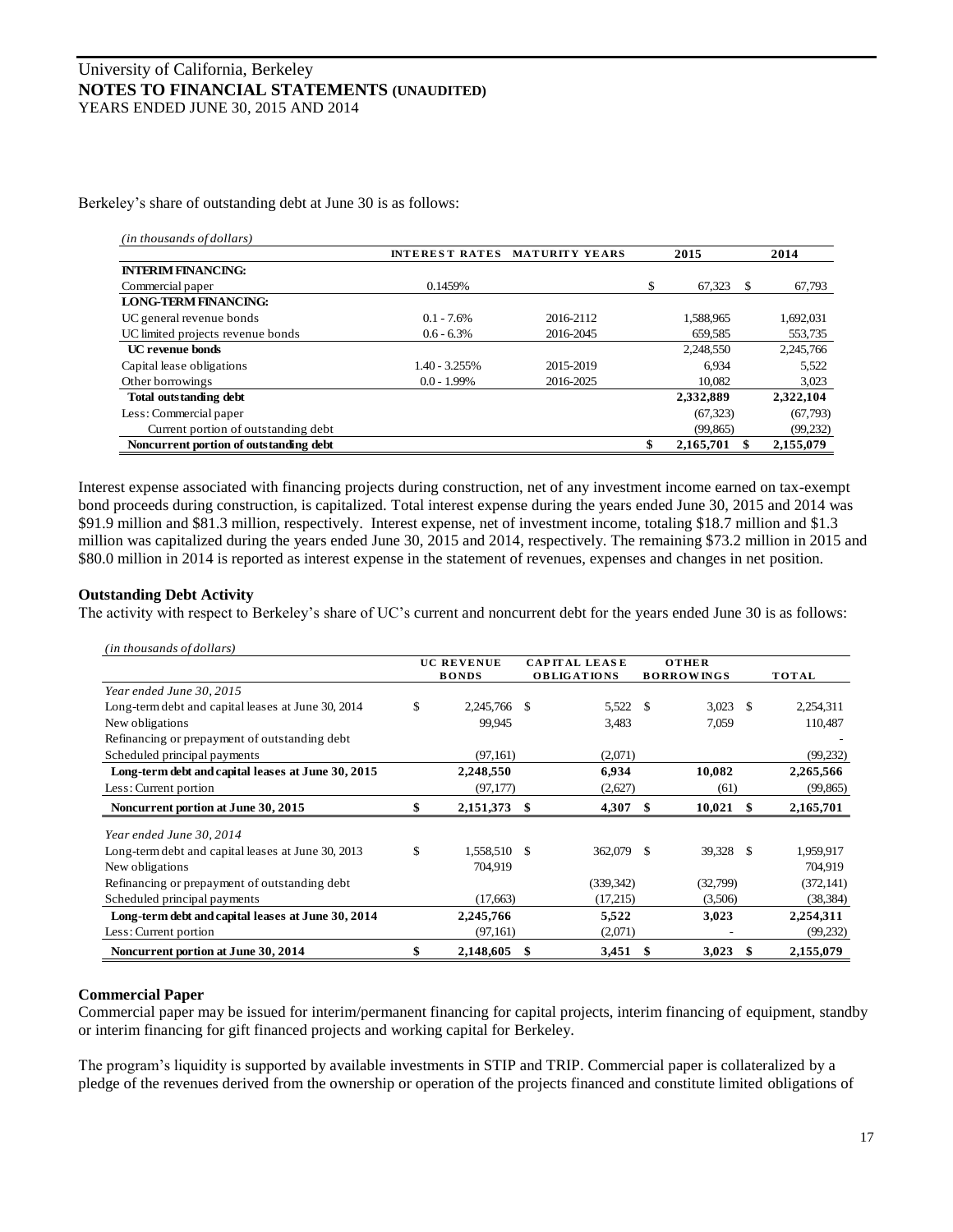UC. There is no encumbrance, mortgage or other pledge of property securing commercial paper, and the paper does not constitute general obligations of UC.

Berkeley's share of commercial paper outstanding, including interest rates, at June 30 is as follows:

| (in thousands of dollars) |                        |                     |        |                        |      |                     |  |  |
|---------------------------|------------------------|---------------------|--------|------------------------|------|---------------------|--|--|
|                           |                        | 2015                |        |                        | 2014 |                     |  |  |
|                           | <b>INTERES T RATES</b> | <b>OUTS TANDING</b> |        | <b>INTERES T RATES</b> |      | <b>OUTS TANDING</b> |  |  |
| Taxable                   | $0.1 - 0.15%$          |                     | 67.323 | $0.1 - 0.2\%$          |      | 67.793              |  |  |
| <b>Total outstanding</b>  |                        |                     | 67.323 |                        | S    | 67.793              |  |  |

#### **UC Revenue Bonds**

Revenue bonds have financed various auxiliary, administrative, academic and research facilities of Berkeley. They generally have annual principal and semiannual interest payments, serial and term maturities, contain sinking fund requirements and may have optional redemption provisions. Revenue bonds are not collateralized by any encumbrance, mortgage or other pledge of property, except pledged revenues, and do not constitute general obligations of The Regents. Revenue bond indentures require UC, and therefore Berkeley, to use the facilities in a way which will not cause the interest on the tax-exempt bonds to be included in the gross income of the bondholders for federal tax purposes.

General Revenue Bonds are collateralized solely by General Revenues as defined in the Indenture. General Revenues are certain operating and nonoperating revenues of UC consisting of gross student tuition and fees; facilities and administrative cost recovery from contracts and grants; revenues from educational, auxiliary and other activities; and other revenues, including unrestricted investment income. The General Revenue Bond Indenture requires UC to set rates, charges and fees each year sufficient for General Revenues to pay for the annual principal and interest on the bonds and certain other financial covenants. General Revenues, as defined in the Indenture, have been amended to include certain state appropriations as to secure payment of the General Revenue Bonds. Berkeley's General Revenues for the years ended June 30, 2015 and 2014 were \$1.9 billion and \$1.7 billion, respectively. The pledge of General Revenues for interest rate swap agreements is on a parity basis with the University's General Revenue Bonds.

Limited Project Revenue Bonds are issued to finance auxiliary enterprises and are collateralized by a pledge consisting of the sum of the gross revenues of the specific projects. The Indenture requires UC to achieve the sum of gross project revenues equal to 1.1 times debt service and maintain certain other financial covenants. Berkeley's pledged revenues for the years ended June 30, 2015 and 2014 were \$189.0 million and \$177.8 million, respectively.

The pledge of revenues under Limited Project Revenue Bonds is subordinate to the pledge of revenues associated with General Revenue Bonds, but senior to pledges under commercial paper agreements or bank loans.

All Indentures permit UC to issue additional bonds as long as certain conditions are met.

## **Capital Leases**

UC entered into lease-purchase agreements with the state of California that were recorded as capital leases. The state sold lease revenue bonds to finance construction of certain state-owned buildings to be used by UC. At the conclusion of the lease term, ownership transferred to UC. In October 2013, UC refinanced all the lease revenue bonds issued by the state of California with University General Revenue Bonds and ownership of all the properties transferred to UC.

The state of California financing appropriation under the terms of the lease-purchase agreements pertaining to Berkeley, and recorded as nonoperating revenue, for the year ended June 30, 2014 was \$7.8 million.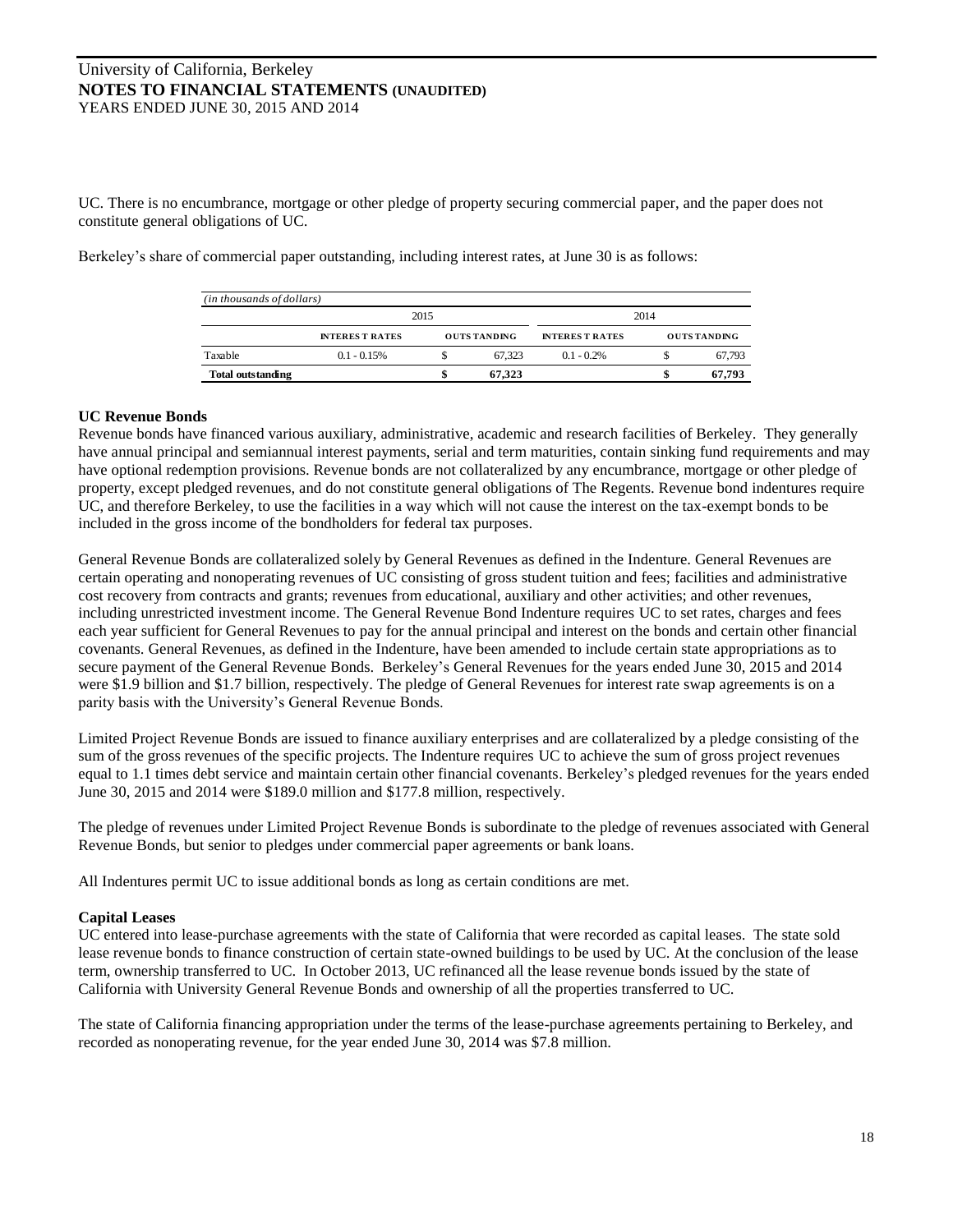The scheduled principal and interest including accrued interest, reported in Berkeley's financial statements for the year ended June 30, 2014 contain amounts related to these lease-purchase agreements with the state of California as follows:

| (in thousands of dollars) |   |       |
|---------------------------|---|-------|
|                           |   | 2014  |
| Capital lease principal   | S | 3.104 |
| Capital lease interest    |   | 2.285 |
| Total                     |   | 5,389 |

Berkeley's capital leases with other lessors, typically for equipment, totaled \$6.9 million and \$5.5 million for the years ended June 30, 2015 and 2014, respectively.

#### **Other UC Borrowings**

Other borrowings of \$10.0 million at June 30, 2015 and \$3.0 million at June 30, 2014, from UC's bank line of credit and loans with various expiration dates through 2025, were obtained to provide interim financing for buildings and equipment.

#### **Future Debt Service**

Berkeley's share of future debt service payments for each of the five fiscal years subsequent to June 30, 2015 and thereafter are as presented below:

| (in thousands of dollars)            |                   |   |                |                |    |                   |               |                 |    |                  |   |                 |
|--------------------------------------|-------------------|---|----------------|----------------|----|-------------------|---------------|-----------------|----|------------------|---|-----------------|
|                                      | <b>COMMERCIAL</b> |   | <b>REVENUE</b> | <b>CAPITAL</b> |    | <b>OTHER</b>      |               | <b>TOTAL</b>    |    | <b>PRINCIPAL</b> |   | <b>INTEREST</b> |
|                                      | <b>PAPER</b>      |   | <b>BONDS</b>   | <b>LEASES</b>  |    | <b>BORROWINGS</b> |               | <b>PAYMENTS</b> |    |                  |   |                 |
| Year Ending June 30                  |                   |   |                |                |    |                   |               |                 |    |                  |   |                 |
| 2016                                 | \$<br>67,421      | S | 191,834 \$     | $2,744$ \$     |    | 62                | <sup>\$</sup> | 262,061         | -S | 167,189 \$       |   | 94,872          |
| 2017                                 |                   |   | 120,465        | 2,010          |    | 48                |               | 122,523         |    | 30,610           |   | 91,913          |
| 2018                                 |                   |   | 119,992        | 1,475          |    | 48                |               | 121,515         |    | 30,569           |   | 90,946          |
| 2019                                 |                   |   | 121,271        | 716            |    | 48                |               | 122,035         |    | 32,158           |   | 89,877          |
| 2020                                 |                   |   | 126,992        | 224            |    | 48                |               | 127,264         |    | 38,662           |   | 88,602          |
| 2021-2112                            |                   |   | 3,812,432      |                |    | 10,021            |               | 3,822,453       |    | 2,033,701        |   | 1,788,752       |
|                                      |                   |   |                |                |    |                   |               |                 |    |                  |   |                 |
| <b>Total future debt service</b>     | 67,421            |   | 4,492,986      | 7,169          |    | 10,275            |               | 4,577,851       |    | 2,332,889        | S | 2,244,962       |
| Less: Interest component of          |                   |   |                |                |    |                   |               |                 |    |                  |   |                 |
| future payments                      | (98)              |   | (2,244,436)    | (235)          |    | (193)             |               | (2,244,962)     |    |                  |   |                 |
| Principal portion of future payments | \$<br>67,323      | S | 2,248,550      | \$<br>6,934    | -S | 10,082            | \$.           | 2,332,889       |    |                  |   |                 |

Additional information on UC's debt can be obtained in its 2014-2015 annual financial report.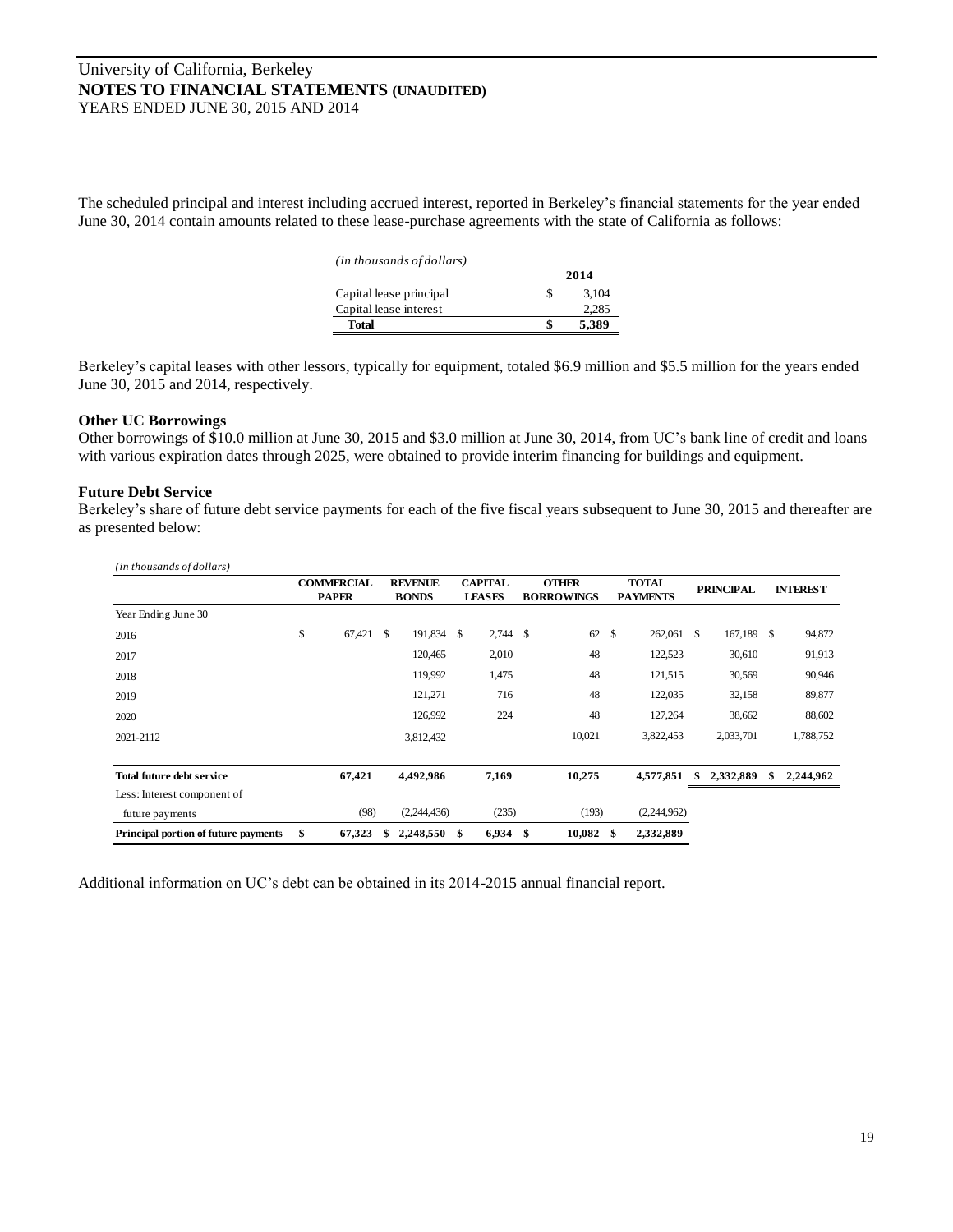## **NOTE 10: DEFERRED OUTFLOWS AND INFLOWS OF RESOURCES**

The composition of deferred outflows and inflows of resources at June 30 is summarized as follows:

| (in thousands of dollars)      |   |                                                            |                                        |      |                                         |   |              |
|--------------------------------|---|------------------------------------------------------------|----------------------------------------|------|-----------------------------------------|---|--------------|
|                                |   | <b>SERVICE</b><br><b>CONCESSION</b><br><b>ARRANGEMENTS</b> | <b>NET PENSION</b><br><b>LIABILITY</b> |      | <b>LOSS ON DEBT</b><br><b>REFUNDING</b> |   | <b>TOTAL</b> |
| At June 30, 2015               |   |                                                            |                                        |      |                                         |   |              |
| Deferred outflows of resources |   |                                                            | \$<br>446,837                          | S    | 59,262                                  | S | 506,099      |
| Deferred inflows of resources  | ¢ | 19.080                                                     | 449.140                                |      |                                         |   | 468,220      |
| At June 30, 2014               |   |                                                            |                                        |      |                                         |   |              |
| Deferred outflows of resources |   |                                                            | \$<br>315,730                          | - \$ | 53.799                                  | S | 369,529      |
| Deferred inflows of resources  |   |                                                            | 594.418                                |      |                                         |   | 594,418      |

## **NOTE 11: THE UNIVERSITY OF CALIFORNIA RETIREMENT SYSTEM (UCRS)**

Most Berkeley employees participate in the University of California Retirement System (UCRS) that is administered by UC. The UCRS consists of The University of California Retirement Plan (UCRP), a single-employer defined benefit plan, and the University of California Retirement Savings Program (UCRSP) that includes four defined contribution pension plans with several investment portfolios generally funded with employee non-elective and elective contributions. The Regents has the authority to establish and amend the benefit plans. Additional information on the retirement plans can be obtained from the 2014-2015 annual reports of the University of California Retirement System.

UCRP provides lifetime retirement income, disability protection, death benefits, and post-retirement and pre-retirement survivor benefits to eligible employees of UC, and its affiliates. Membership is required in UCRP for all employees appointed to work at least 50 percent time for one year or more or for an indefinite period or for a definite period of a year or more. An employee may also become eligible by completing 1,000 hours within a 12-month period. Generally, five years of service are required for entitlement to plan benefits. The amount of pension benefit is determined under the basic formula of covered compensation times age factor times years of service credit. The maximum monthly benefit cannot exceed 100 percent of the employee's highest average plan compensation over a 36-month period, subject to certain limits imposed under the Internal Revenue Code. Annual cost-of-living adjustments (COLAs) are made to monthly benefits according to a specified formula based on the Consumer Price Index. Ad hoc COLAs may be granted subject to funding availability.

#### **Contributions**

Contributions to the UCRP may be made by Berkeley campus and the employees. The rates for contributions as a percentage of payroll are determined annually pursuant to The Regents' funding policy and based upon recommendations of the consulting actuary. The Regents determines the portion of the total contribution to be made by Berkeley and by the employees. Employee contributions by represented employees are subject to collective bargaining agreements. Effective July 1, 2014, employee member and employer contributions were 8.0 percent and 14.0 percent, respectively. The member contribution rate for the employees in the new benefit tier applicable to employees hired on or after July 1, 2013 is 7.0%, and the employer rate is uniform across all members.

Employee contributions to UCRP are accounted for separately and currently accrue interest at 6.0 percent annually. Upon termination, members may elect a refund of their contributions plus accumulated interest; vested terminated members who are eligible to retire may also elect monthly retirement income or a lump sum equal to the present value of their accrued benefits.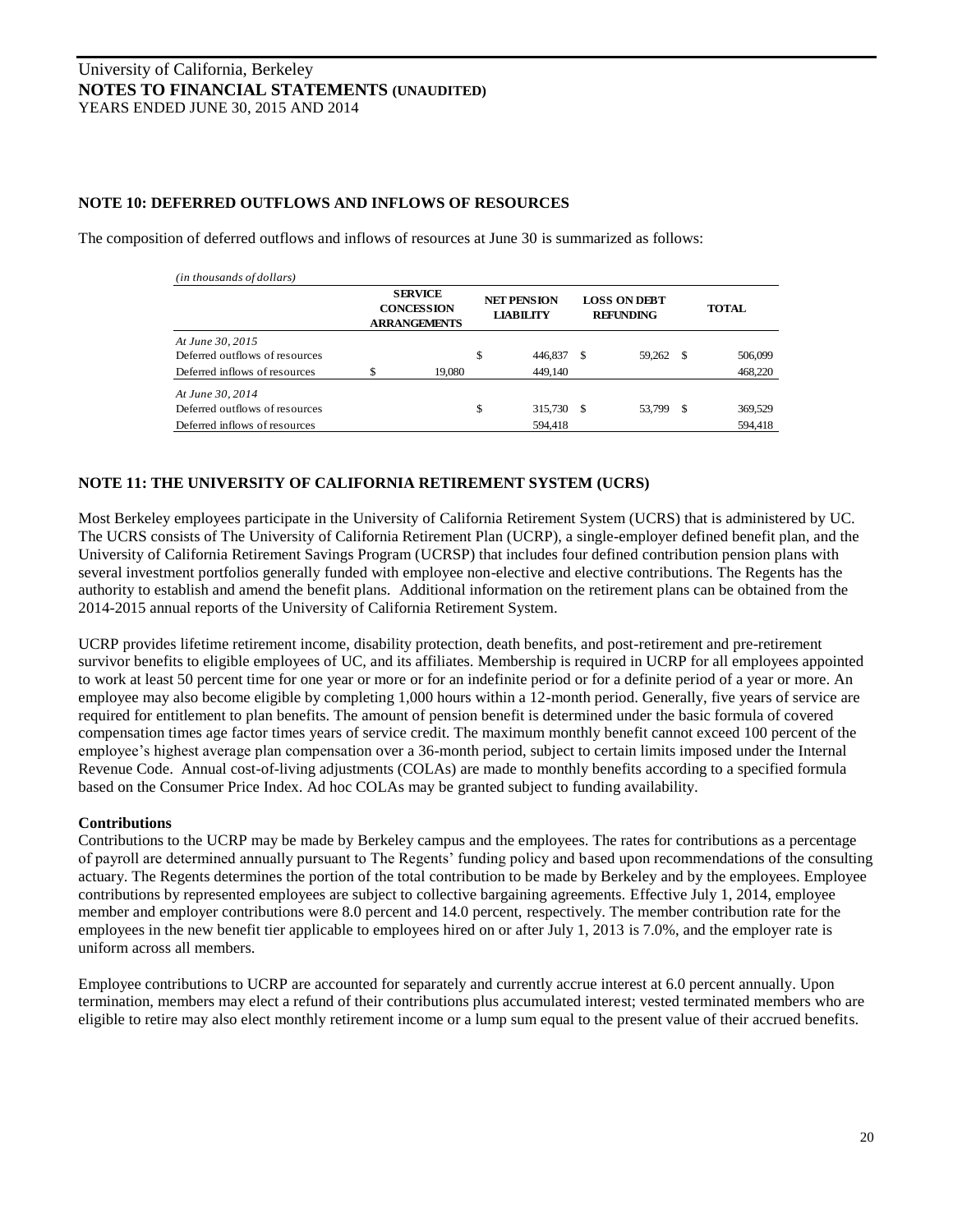Contributions to UCRP for the years ended June 30 are as follows:

| ( <i>in thousands of dollars</i> ) |         |         |
|------------------------------------|---------|---------|
|                                    | 2015    | 2014    |
| Contributions - employer           | 129.808 | 106.254 |
| Contributions - employee           | 72.185  | 55,360  |
| Total                              | 201.993 | 161,614 |

#### **Pension Obligations**

Berkeley's pension obligations as of June 30, 2015 and 2014, are as follows:

| (in thousands of dollars)     |   |         |         |
|-------------------------------|---|---------|---------|
|                               |   | 2015    | 2014    |
| Net pension liability to UCRP | S | 879.681 | 650,399 |
| Payable to UC                 |   | 243.310 | 183.394 |
| Pension obligations           |   | 122.991 | 833,793 |
|                               |   |         |         |

#### **Net Pension Liability to UCRP**

Berkeley's proportionate share of the net pension liability as of June 30 is as follows:

| (in thousands of dollars)                    |           |              |
|----------------------------------------------|-----------|--------------|
|                                              | 2015      | 2014         |
| Proportion of the net pension liability      | $9.1\%$   | $9.2\%$      |
| Proportionate share of net pension liability | \$879,681 | 650,399<br>S |

Berkeley's net pension liability was measured as of June 30, 2015 and 2014 and was based upon rolling forward the results of the actuarial valuations as of July 1, 2014 and 2013. Actuarial valuations represent a long-term perspective and involve estimates of the value of reported benefits and assumptions about the probability of occurrence of events far into the future. Berkeley's net pension liability was calculated using the following methods and assumptions:

|                            | 2015         | 2014         |  |  |
|----------------------------|--------------|--------------|--|--|
| Inflation                  | 3.0%         | 3.5%         |  |  |
| Investment rate of return  | 7.3%         | 7.5%         |  |  |
| Projected salary increases | $3.8 - 6.2%$ | $4.3 - 6.8%$ |  |  |
| Cost-of-living adjustments | $2.0\%$      | 2.0%         |  |  |

Actuarial assumptions are subject to periodic revisions as actual results are compared with past expectations and new estimates are made about the future. The actuarial assumptions were changed in 2015 based upon the results of an experience study conducted for the period of July 1, 2010 through June 30, 2014. For active members, inactive members and healthy retirees, the RP-2014 White Collar Mortality Tables are used (separate tables for males and females), projected with the twodimensional MP2014 projection scale to 2029, and with ages then set forward one year. For disabled members, rates are based on the RP-2014 Disabled Retiree Mortality Table, projected with the two-dimensional MP2014 projection scale to 2029, and with ages then set back one year for males and set forward five years for females.

The actuarial assumptions used in 2014 were based upon the results of an experience study conducted for the period of July 1, 2006 through June 30, 2010. For active members, inactive members and healthy retirees, the RP-2000 Combined Healthy Mortality Table, projected with scale AA to 2025, with ages set back two years is used. For disabled members, rates are based on the RP-2000 Disabled Retiree Mortality Table, projected with scale AA to 2025, with ages set back two years for males.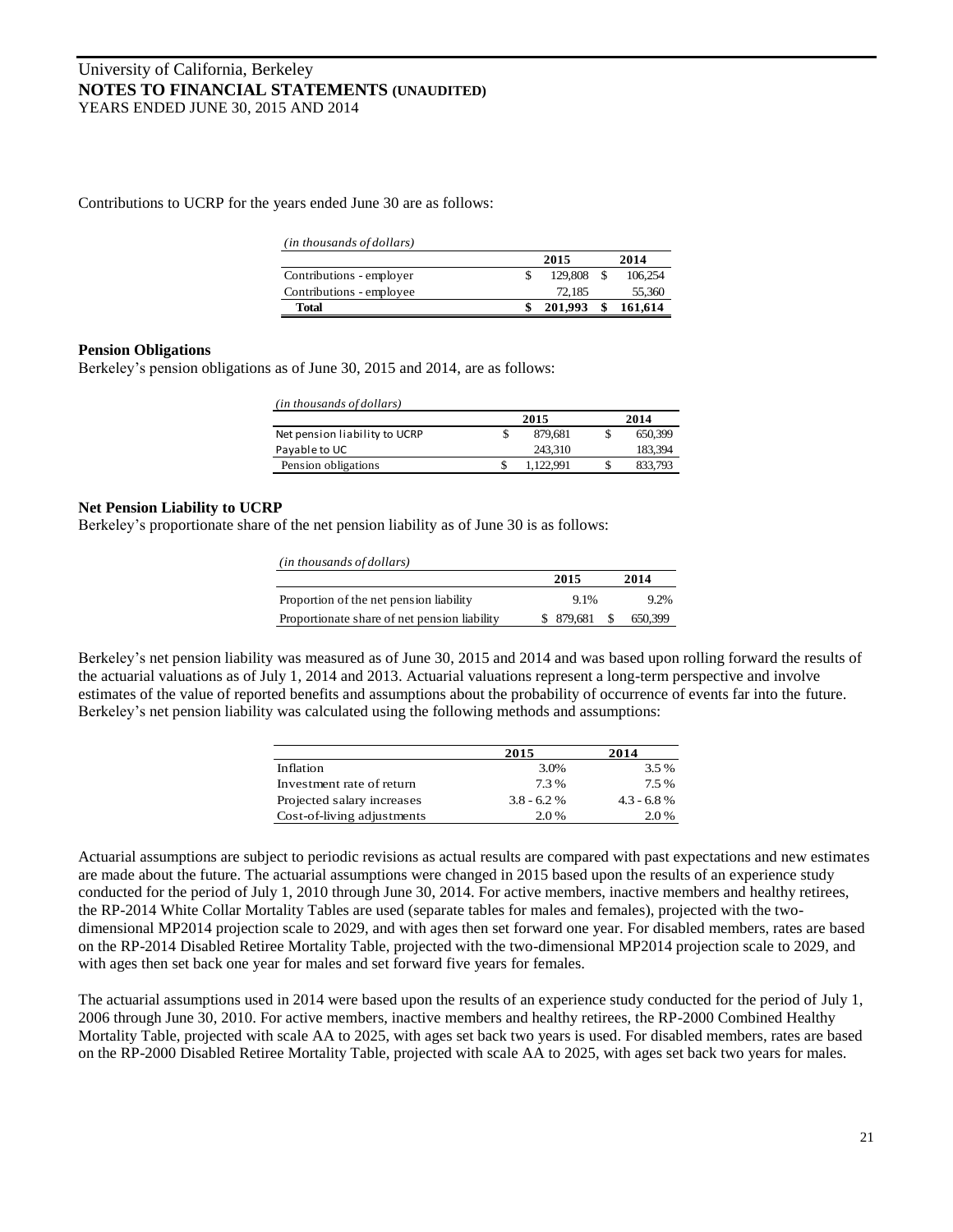The long-term expected investment rate of return assumption for UCRP was determined based on a building-block method in which expected future real rates of return (expected returns, net of inflation) are developed for each major asset class. These returns are combined to produce the long-term expected rate of return by weighting the expected future real rates of return by the target asset allocation percentage, adding expected inflation and subtracting expected expenses and a risk margin. The target allocation and projected arithmetic real rates of return for each major asset class, after deducting inflation, but before deducting investment expenses, used in the derivation of the long-term expected investment rate of return assumption are summarized in the following table:

| <b>Asset Class</b>                      | <b>Target</b><br><b>Allocation</b> | <b>Long-Term Exptected</b><br><b>Real Rate of Return</b> |
|-----------------------------------------|------------------------------------|----------------------------------------------------------|
| U.S. Equity                             | 28.5%                              | 6.1%                                                     |
| Developed International Equity          | 18.5                               | 7.0                                                      |
| <b>Emerging Market Equity</b>           | 8.0                                | 8.6                                                      |
| Core Fixed Income                       | 12.5                               | 0.8                                                      |
| High Yield Bonds                        | 2.5                                | 3.0                                                      |
| <b>Emerging Market Debt</b>             | 2.5                                | 3.9                                                      |
| <b>TIPS</b>                             | 4.5                                | 0.4                                                      |
| <b>Real Estate</b>                      | 5.5                                | 4.8                                                      |
| Private Equity                          | 8.0                                | 11.2                                                     |
| Absolute Return/Hedge Funds/Real Assets | 9.5                                | 4.2                                                      |
| <b>Total</b>                            | 100%                               | $5.6\%$                                                  |

#### **Discount Rate**

The discount rate used to estimate the net pension liability as of June 30, 2015 and 2014 was 7.25 and 7.5 percent, respectively. To calculate the discount rate, cash flows into and out of UCRP were projected in order to determine whether UCRS has sufficient cash in future periods for projected benefit payments for current members. For this purpose, Berkeley contributions that are intended to fund benefits of current plan members and their beneficiaries are included. Projected Berkeley contributions that are intended to fund the service costs of future plan members and their beneficiaries, as well as projected contributions of future plan members, are not included. UCRP was projected to have assets sufficient to make projected benefit payments for current members for all future years as of June 30, 2015 and 2014.

#### **Sensitivity of the Net Pension Liability to the Discount Rate Assumption**

The following presents the June 30, 2015 net pension liability of Berkeley calculated using the June 30, 2015 discount rate assumption of 7.25 percent, as well as what the net pension liability would be if it were calculated using a discount rate different than the current assumption:

| ( <i>in thousands of dollars</i> ) |                           |                                  |                           |
|------------------------------------|---------------------------|----------------------------------|---------------------------|
|                                    | 1% Decrease<br>$(6.25\%)$ | Current Discount<br>Rate (7.25%) | 1% Increase<br>$(8.25\%)$ |
| As of June 30, 2015                |                           |                                  |                           |
| Net pension liability - Berkeley   | \$<br>1.483.326           | 879.681                          | 386.930                   |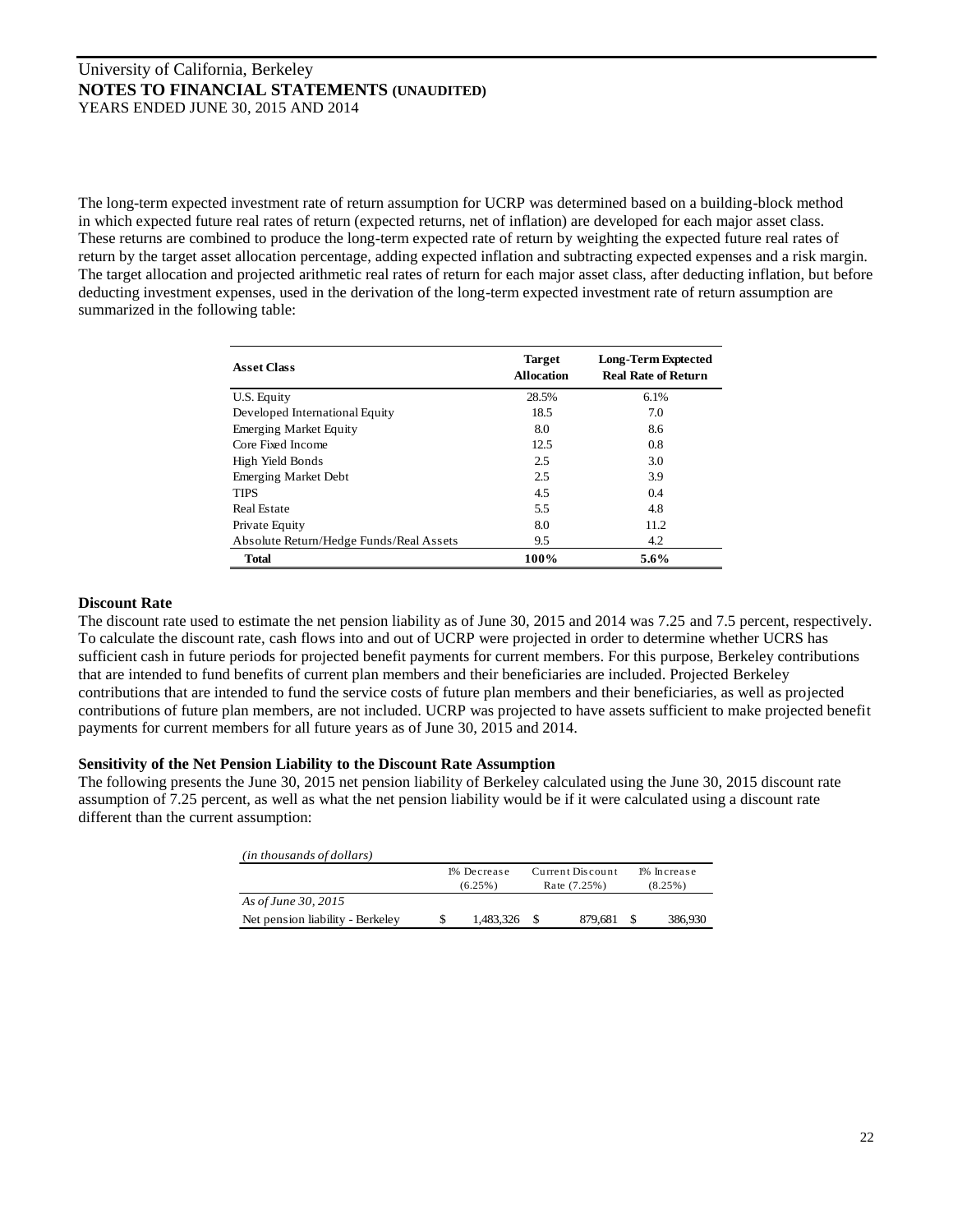#### **Deferred Outflows of Resources and Deferred Inflows of Resources**

Deferred outflows of resources and deferred inflows of resources for pensions were related to the following sources for the years ended June 30:

| (in thousands of dollars)                                                        |    |         |     |         |
|----------------------------------------------------------------------------------|----|---------|-----|---------|
|                                                                                  |    | 2015    |     | 2014    |
| <b>Deferred Outflows of Resources:</b>                                           |    |         |     |         |
| Changes in proportion and differences between Berkeley's contributions           |    |         |     |         |
| and proportionate share of contributions                                         | \$ | 25,500  | \$. | 32,967  |
| Changes of assumptions or other inputs                                           |    | 256,833 |     | 191.042 |
| Net difference between projected and actual earnings on pension plan investments |    | 164.504 |     | 91.721  |
| <b>Total Deferred Outflows of Resources</b>                                      | S  | 446,837 |     | 315,730 |
| <b>Deferred Inflows of Resources:</b>                                            |    |         |     |         |
| Changes in proportion and differences between Berkeley's contributions           |    |         |     |         |
| and proportionate share of contributions                                         | \$ | 21,965  | -S  | 16,598  |
| Changes of assumptions or other inputs                                           |    | 125,502 |     | 172,747 |
| Net difference between projected and actual earnings on pension plan investments |    | 266,051 |     | 367,498 |
| Difference between expected and actual experience                                |    | 35,622  |     | 37,575  |
| <b>Total Deferred Inflows of Resources</b>                                       |    | 449,140 |     | 594.418 |

Net deferred outflows of resources and deferred inflows of resources related to pensions will be recognized in pension expense during the years ending June 30 as follows:

| (in thousands of dollars) |    |           |  |  |  |
|---------------------------|----|-----------|--|--|--|
| Year Ending June 30       |    |           |  |  |  |
| 2016                      | \$ | 14,752    |  |  |  |
| 2017                      |    | (32, 420) |  |  |  |
| 2018                      |    | (51, 149) |  |  |  |
| 2019                      |    | 56,201    |  |  |  |
| 2020                      |    | 10,313    |  |  |  |
| Total                     | \$ | (2,303)   |  |  |  |

The UCRSP plans (DC Plan, Supplemental DC Plan, 403(b) Plan and 457(b) Plan) provide savings incentives and additional retirement security for all eligible employees. The DC Plan accepts both pre-tax and after-tax employee contributions. The Supplemental DC Plan accepts employer contributions on behalf of certain qualifying employees. The 403(b) and 457(b) plans accept pre-tax employee contributions and Berkeley may also make contributions on behalf of certain members of management. Benefits from the plans are based on participants' mandatory and voluntary contributions, plus earnings, and are immediately vested.

## **NOTE 12: RETIREE HEALTH BENEFIT COSTS AND OBLIGATIONS**

UC administers single-employer health and welfare plans to provide health and welfare benefits, primarily medical, dental and vision benefits, to eligible retirees and their eligible family members (retirees) of UC and its affiliates, including Berkeley. The Regents has the authority to establish and amend the plans.

Membership in UCRP is required to become eligible for retiree health benefits.

The contribution requirements of Berkeley and eligible retirees are established and may be amended by UC. The contribution requirements are based upon projected pay-as-you-go financing. Contributions toward medical and dental benefits are shared between the campus and the retiree. Contributions toward wellness benefits are made by Berkeley. Berkeley does not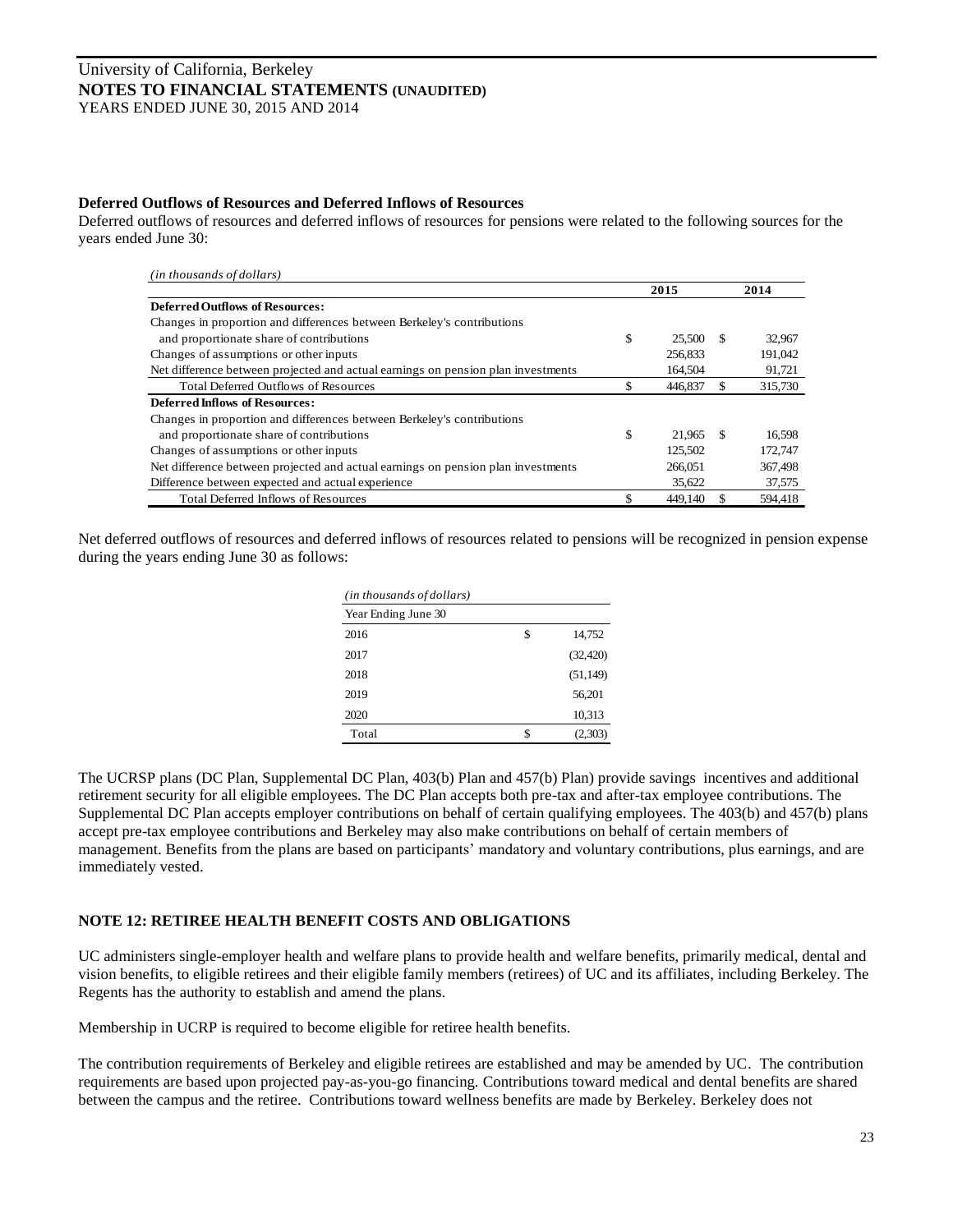contribute toward the cost of other benefits available to retirees. Retirees who are employed by Berkeley after July 1, 2013, and retire at the age of 56 or older, become eligible for a percentage of the campus' contribution based on age and years of service. Retirees are eligible for the maximum campus contribution at age 65 with 20 or more years of service. Retirees employed by Berkeley prior to 1990 and not rehired after that date are eligible for the maximum employer contribution if they retire before age 55 and have at least 10 years of service, or if they retire at age 55 or later and have at least five years of service. Retirees employed by Berkeley after 1989 are subject to graduated eligibility provisions that generally require 10 years of service before becoming eligible for 50 percent of the maximum employer contribution, increasing to 100 percent after 20 years of service.

Active employees do not make any contributions toward the retiree health benefit plans. Retirees pay the excess, if any, of the premium over the applicable portion of Berkeley's contribution.

Participating UC campuses, such as Berkeley, are required to contribute at a rate assessed each year by UC. The contribution requirements are based upon projected pay-as-you-go financing requirements. The assessment rates were \$2.65 and \$3.24 per \$100 of UCRP-covered payroll effective July 1, 2015 and 2014, respectively.

Berkeley's retiree health benefits expense is its share, as determined by UC, of the actuarially-determined annual required contribution. The annual required contribution represents the level of funding that, if paid on an ongoing basis, is projected to cover the normal cost each year and amortize unfunded actuarial liabilities over a period of up to 30 years. For the years ended June 30, 2015 and 2014, Berkeley's contributions for retiree health benefits was \$23.6 million and \$27.4 million, respectively, and Berkeley's accrual of unfunded obligations for retiree health benefits was \$75.9 million and \$77.9 million, respectively.

Information related to plan assets and liabilities as they relate to Berkeley campus is not readily available. Additional information on the retiree health plans can be obtained from the 2014–2015 annual reports of the the UC and the University of California Health and Welfare Program.

## **NOTE 13: ENDOWMENTS AND GIFTS**

The value of endowments and gifts held and administered by UC but reflected in Berkeley's statements of net position at June 30, 2015 and 2014 is as follows:

| (in thousands of dollars)       | <b>RES TRICTED</b>   |      | <b>RES TRICTED</b> |    |                      |    |              |
|---------------------------------|----------------------|------|--------------------|----|----------------------|----|--------------|
|                                 | <b>NONEXPENDABLE</b> |      | <b>EXPENDABLE</b>  |    | <b>UNRES TRICTED</b> |    | <b>TOTAL</b> |
| At June 30, 2015                |                      |      |                    |    |                      |    |              |
| Endowments                      | \$<br>375,305        | -S   | 1,046,267          | -S | 3,621                | -S | 1,425,193    |
| Funds functioning as endowments |                      |      | 1,065,869          |    |                      |    | 1,065,869    |
| Annuity and life income         | 4,621                |      |                    |    |                      |    | 4,621        |
| Gifts                           |                      |      | 296,873            |    | 19,801               |    | 316,674      |
| Total endowments and gifts      | 379,926              | -S   | 2,409,009          |    | 23,422               | S  | 2,812,357    |
|                                 |                      |      |                    |    |                      |    |              |
| At June 30, 2014                |                      |      |                    |    |                      |    |              |
| Endowments                      | \$<br>404.441        | - \$ | 980.523 \$         |    | 1.597                | -S | 1,386,561    |
| Funds functioning as endowments |                      |      | 1,047,498          |    |                      |    | 1,047,498    |
| Annuity and life income         | 4,798                |      |                    |    |                      |    | 4,798        |
| Gifts                           |                      |      | 295,410            |    | 17,505               |    | 312,915      |

UC's endowment income distribution policies are designed to preserve the value of the endowment in real terms (after inflation) and to generate a predictable stream of spendable income. Endowment investments are managed to achieve the maximum long-term total return. As a result of this emphasis on total return, the proportion of the annual income distribution provided by dividend and interest income and by capital gains may vary significantly from year to year. UC's policy is to retain the realized and unrealized appreciation with the endowment after the annual income distribution has been made. The net